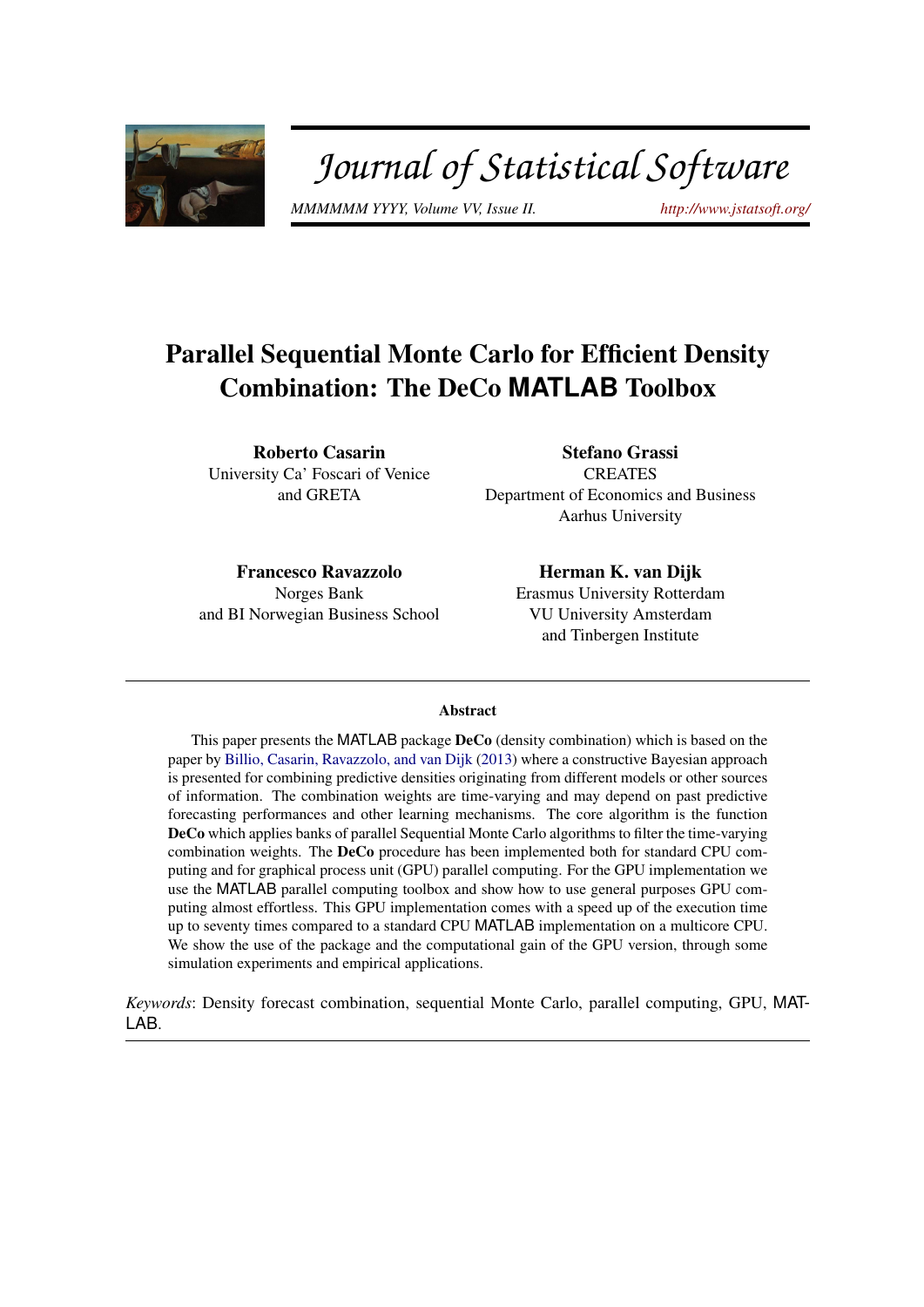### 1. Introduction

Combining forecasts from different statistical models or other sources of information is a crucial issue in many different fields of science. Several papers have been proposed to handle this issue with [Bates and Granger](#page-19-1) [\(1969\)](#page-19-1) as one of the first attempt in this field. Initially the focus was on defining and estimating combination weights for point forecasting. For instance, [Granger and Ramanathan](#page-20-0) [\(1984\)](#page-20-0) propose to combine forecasts with unrestricted least squares regression coefficients as weights. [Terui and van Dijk](#page-22-0) [\(2002\)](#page-22-0) generalize least squares weights by specifying the weights in the dynamic forecast combination as a state space model with time-varying weights that are assumed to follow a random walk process. Recently, research interest has shifted to the construction of combinations of predictive *densities* (and not point forecasts) as well as to allow for model set *incompleteness* (the true model may not be included in the set of models for prediction) and *learning*. Further, different *model evaluation* criteria are used. [Hall and Mitchell](#page-20-1) [\(2007\)](#page-20-1) and [Geweke and Amisano](#page-20-2) [\(2010\)](#page-20-2) propose to use combination schemes based on Kullback-Leibler score; [Gneiting and Raftery](#page-20-3) [\(2007\)](#page-20-3) recommend strictly proper scoring rules, such as the Cumulative Rank Probability Score, in particular, if the focus is on some particular area, such as extreme tails, of the distribution. [Billio](#page-19-0) *et al.* [\(2013\)](#page-19-0) (hereby BCRVD (2013)) provide a general Bayesian distributional state space representation of predictive densities and specify combination schemes that allow for an incomplete set of models and different learning mechanisms and scoring rules.

The design of algorithms for a numerically efficient combination remains a challenging issue (e.g., see [Gneiting and Raftery](#page-20-3) [2007\)](#page-20-3). BCRVD (2013) propose a combination algorithm based on Sequential Monte Carlo filtering. The proposed algorithm makes use of a random grid from the set of predictive densities and runs a particle filter at each point of the grid. The procedure is computational intensive, when the number of models to combine increases. A contribution of this paper is to present a MAT-LAB (see [The MathWorks, Inc.](#page-22-1) [\(2011\)](#page-22-1)) package DeCo (Density Combination) for the combination of predictive densities, and a simple GUI (graphical user interface) for the use of this package.

This paper provides, through the **DeCo** package, an efficient implementation of BCRVD (2013) algorithm based on CPU and GPU parallel computing. We make use of recent increases in computing power and recent advances in parallel programming techniques. The focus of the microprocessor industry, mainly driven by Intel and AMD, has shifted from maximizing the performance of a single core to integrating multiple cores in one chip, see [Sutter](#page-21-0) [\(2005\)](#page-21-0) and [Sutter](#page-22-2) [\(2011\)](#page-22-2). Contemporaneously, the needs of the video game industry, requiring increasing computational performance, boosted the development of the Graphics Processing Unit (GPU), which enabled massively parallel computation.

In the present paper, we follow the recent trend of using GPUs for general, non-graphics, applications (prominently featuring those in scientific computing) the so-called general-purpose computing on graphics processing unit (GPGPU). The GPGPU has been applied successfully in different fields such as astrophysics, biology, engineering, and finance, where quantitative analysts started using this technology well ahead use by academic economists, see [Morozov and Mathur](#page-21-1) [\(2011\)](#page-21-1) for a literature review.

To date, the adoption of GPU computing technology in economics and econometrics has been relatively slow compared to other fields. There are a few papers that deal with this interesting topic, see [Suchard, Holmes, and West](#page-21-2) [\(2010\)](#page-21-2), [Morozov and Mathur](#page-21-1) [\(2011\)](#page-21-1), [Aldrich, Fernández-Villaverde,](#page-19-2) [Gallant, and Rubio Ramırez](#page-19-2) [\(2011\)](#page-19-2), [Geweke and Durham](#page-20-4) [\(2012\)](#page-20-4), [Dziubinski and Grassi](#page-20-5) [\(2013\)](#page-20-5) and [Creel, Mandal, and Zubair](#page-20-6) [\(2012\)](#page-20-6). This is odd given the fact that parallel computing in economics has a long history. An early attempt to use parallel computation for Monte Carlo simulation is [Chong](#page-19-3) [and Hendry](#page-19-3) [\(1986\)](#page-19-3), while [Swann](#page-22-3) [\(2002\)](#page-22-3) develops parallel implementation of maximum likelihood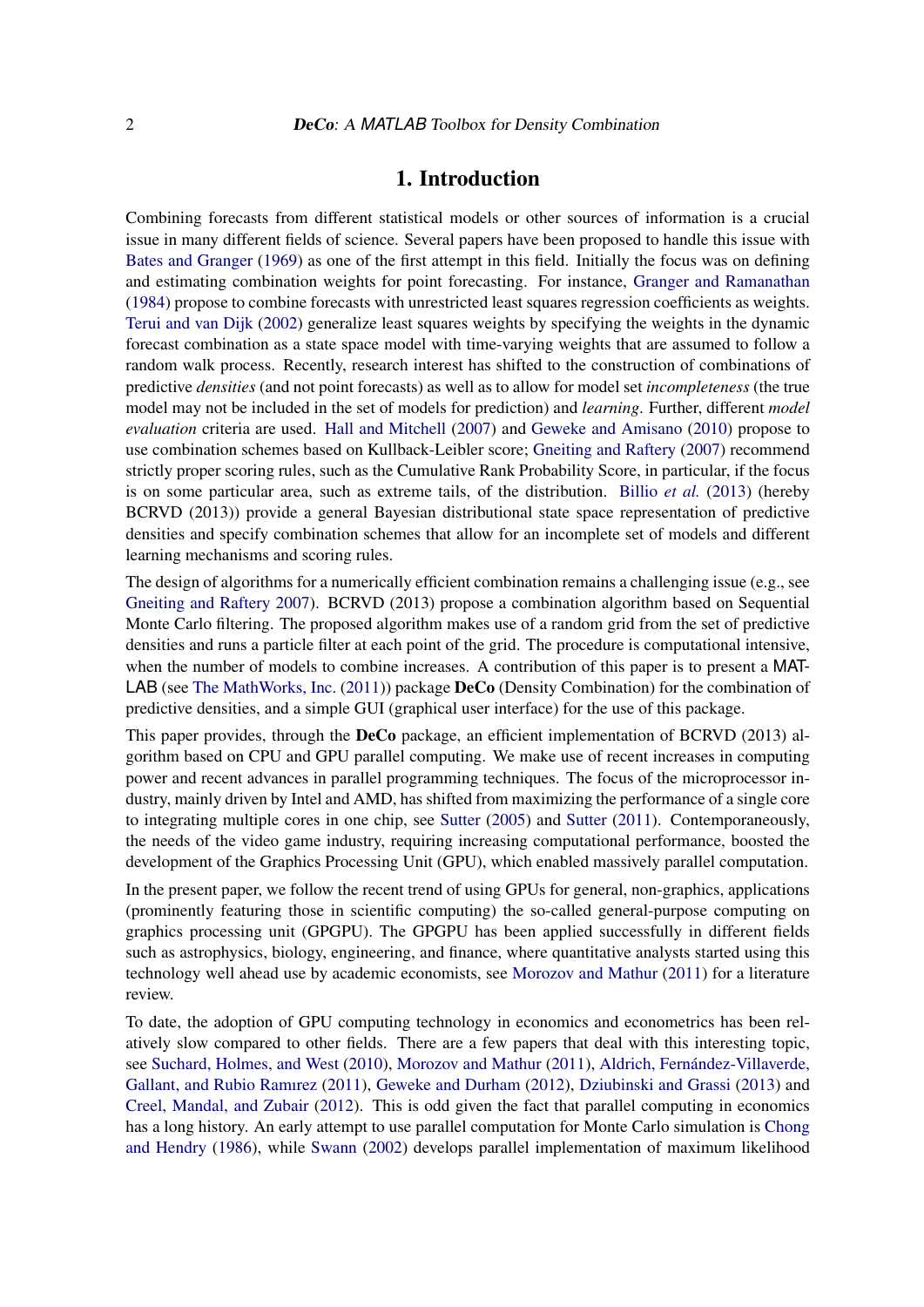<span id="page-2-0"></span>

|              | Advantages             | Disadvantages                                |
|--------------|------------------------|----------------------------------------------|
| <b>CUDA</b>  | Free                   | Vendor Lock-in                               |
| OpenCL       | Free                   | Difficult to program                         |
|              | Heterogeneous          |                                              |
| Thrust       | Free                   | Vendor Lock-in                               |
|              | Easy to program        |                                              |
| $C_{++}$ AMP | Open Standard          | Currently only Windows implementations exist |
|              | Heterogeneous          |                                              |
|              | Free (Express Edition) |                                              |
|              | Easy to program        |                                              |

Table 1: Comparison of different currently available GPGPU approaches.

estimation. [Creel and Goffe](#page-20-7) [\(2008\)](#page-20-7) discuss a number of economic and econometric problems where parallel computing can be applied. The low diffusion of this technology in economics and econometrics, according to [Creel](#page-20-8) [\(2005\)](#page-20-8), is mainly due to two issues, which are the high cost of the hardware as parallel CPU architectures and to the steep learning curve of dedicated programming languages as CUDA (Compute Unified Device Architecture, see [Nvidia Corporation](#page-21-3) [\(2010\)](#page-21-3)), OpenCL [\(Khronos](#page-21-4) [OpenCL Working Group](#page-21-4) [\(2009\)](#page-21-4)), Thrust [\(Hoberock and Bell](#page-20-9) [\(2011\)](#page-20-9)) and C++ AMP (C++ Accelerated Massive Parallelism, see [Gregory and Miller](#page-20-10) [\(2012\)](#page-20-10)). Table [1](#page-2-0) compares different currently available GPGPU approaches. The recent increase of attention to parallel computing is motivated by the fact that the hardware costs issue has been solved by the introduction of modern GPUs with relatively low cost. Nevertheless, the second issue remains still open. For example, [Lee, Christopher,](#page-21-5) [Giles, Doucet, and Holmes](#page-21-5) [\(2010\)](#page-21-5) report that a programmer proficient in C [\(Press, Teukolsky, Vetter](#page-21-6)[ling, and Flannery](#page-21-6) [\(1992\)](#page-21-6)) or C++ [\(Stroustrup](#page-21-7) [\(2000\)](#page-21-7)), a programming skill that can take some times to be learned, should be able to code effectively in CUDA within a few weeks.

We aim to contribute to this stream of literature by showing that GPU computing can be carried out almost without any extra effort using the parallel toolbox of MATLAB (available in the version 2012b and following releases, see [The MathWorks, Inc.](#page-22-1) [\(2011\)](#page-22-1)) and a suitable approach to MATLAB coding of the algorithms. The MATLAB environment allows easy use of GPU programming without learning CUDA. We emphasize that this paper is not intended to compare CPU and GPU computing. In fact, we propose the combination algorithm for both standard parallel CPU and for parallel GPU computation. Our simulation and empirical exercises show that DeCo GPU version is faster than parallel multi-core CPU version from 3 to 10 times, similar to recommendations in [Brodtkorb, Hagen, and Saetra](#page-19-4) [\(2013\)](#page-19-4), and than standard sequential CPU version up to 70 times.

The structure of the paper is as follows. Section [2](#page-2-1) introduces the principles of density forecast combinations with time-varying weights and parallel sequential Monte Carlo algorithms. Section [3](#page-6-0) presents a parallel sequential Monte Carlo algorithm for density combinations. It also provides background material on GPU computing in MATLAB. Sections [4](#page-9-0) and [5](#page-12-0) present simulation comparisons between GPU and CPU. Section [6](#page-17-0) reports the results for the macroeconomic empirical application. Section [7](#page-18-0) concludes. Appendix [A](#page-23-0) describes the structure of the algorithm and Appendix [B](#page-24-0) shows the package graphical interface.

### <span id="page-2-1"></span>2. Time-varying combinations of predictive densities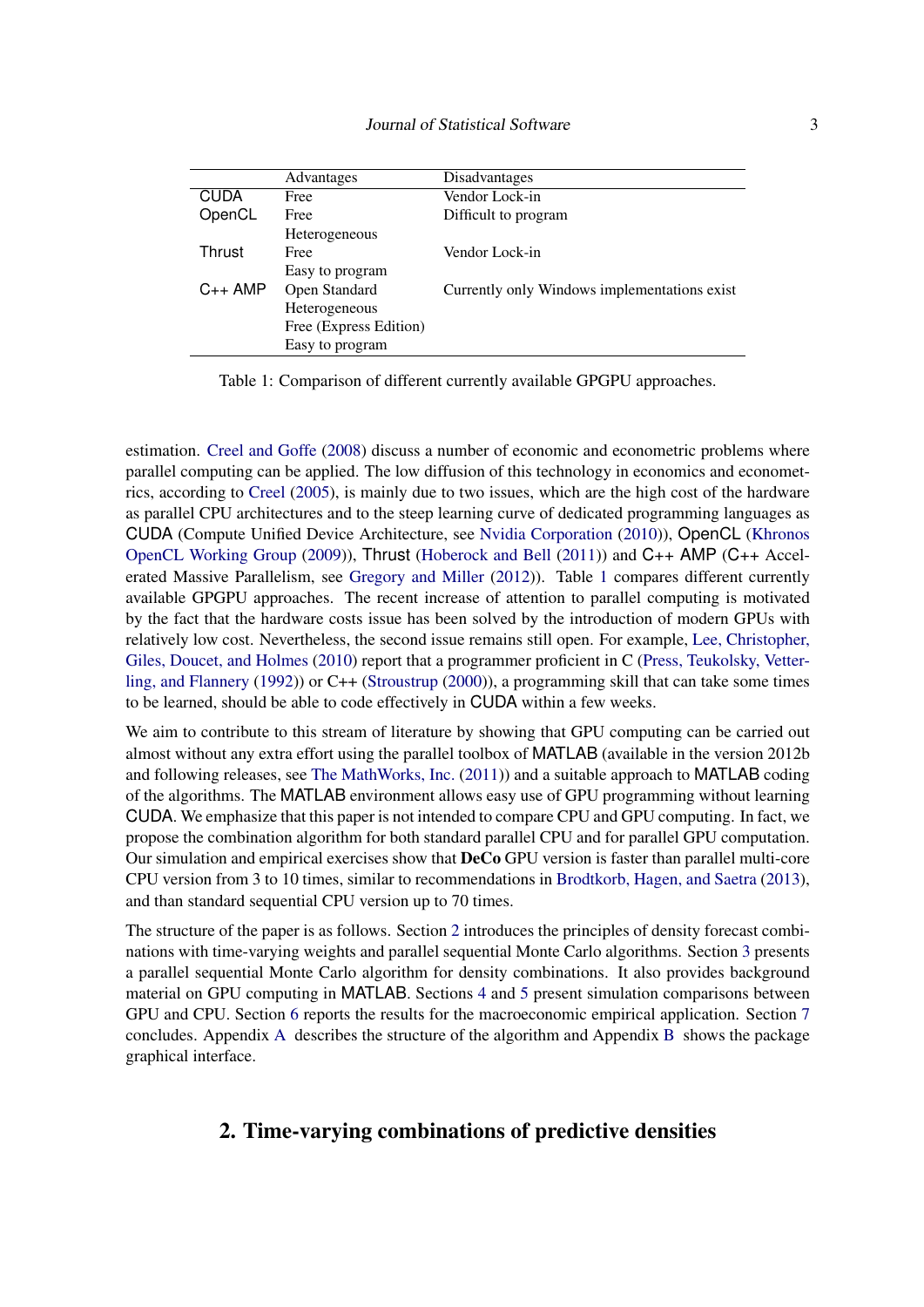### 2.1. A combination scheme

BCRVD (2013) introduces a general density combination scheme, which allows for time-varying weights; model set incompleteness (meaning the true model might not be in the model set); combination weight uncertainty and learning. The authors give a general distributional representation of the combination, provide an effective algorithm for the sequential estimation of the weights and discuss some alternative specifications of the combination and of weight dynamics. In the package, and in the simulation and empirical exercises presented in this paper, we apply for convenience the Gaussian combination scheme with logistic weights applied by BCRVD (2013).

Let  $\mathbf{y}_t \in \mathcal{Y} \subset \mathbb{R}^L$  be the L-vector of observable variables at time t and  $\tilde{\mathbf{y}}_t = (\tilde{\mathbf{y}}'_{1,t}, \dots, \tilde{\mathbf{y}}'_{K,t})' \in \mathcal{Y} \subset$  $\mathbb{R}^{KL}$ , with element  $\tilde{\mathbf{y}}_{k,t}=(\tilde{y}^1_{k,t},\ldots,\tilde{y}^L_{k,t})'\in\mathcal{Y}\subset\mathbb{R}^L$  the typical one-step ahead predictor for  $\mathbf{y}_t$  for the k-th model,  $k = 1, \ldots, K$ , in the pool. The combination scheme is specified as:

$$
p(\mathbf{y}_t|W_t, \tilde{\mathbf{y}}_t) \propto |\Sigma|^{-\frac{1}{2}} \exp \left\{-\frac{1}{2}(\mathbf{y}_t - W_t \tilde{\mathbf{y}}_t)' \Sigma^{-1} (\mathbf{y}_t - W_t \tilde{\mathbf{y}}_t) \right\}
$$

 $t = 1, \ldots, T$ , where  $W_t = (\mathbf{w}_t^1, \ldots, \mathbf{w}_t^L)'$  is a weight matrix, with  $\mathbf{w}_t^l = (\mathbf{w}_{1,t}^l, \ldots, \mathbf{w}_{KL,t}^l)'$  as the l-th row vector containing the combination weights for the KL elements of  $\tilde{\mathbf{y}}_t$  and for the prediction of  $y_{l,t}$ .

The dynamics of the combination weights  $w_{h,t}^l$ ,  $h = 1, \ldots, KL$  is

$$
w_{h,t}^l = \frac{\exp\{x_{h,t}^l\}}{\sum_{j=1}^{KL} \exp\{x_{j,t}^l\}}, \quad \text{with } h = 1, \dots, KL
$$

where

$$
p(\mathbf{x}_t|\mathbf{x}_{t-1}) \propto |\Lambda|^{-\frac{1}{2}} \exp \left\{-\frac{1}{2}(\mathbf{x}_t-\mathbf{x}_{t-1})'\Lambda^{-1}(\mathbf{x}_t-\mathbf{x}_{t-1})\right\}
$$

with  $\mathbf{x}_t = \text{vec}(X_t) \in \mathbb{R}^{KL^2}$  where  $X_t = (\mathbf{x}_t^1, \dots, \mathbf{x}_t^L)'$ . A learning mechanism can also be added to the weight dynamics, resulting in:

$$
p(\mathbf{x}_t|\mathbf{x}_{t-1},\mathbf{y}_{t-\tau:t-1},\tilde{\mathbf{y}}_{t-\tau:t-1}) \propto |\Lambda|^{-\frac{1}{2}} \exp\left\{-\frac{1}{2}(\mathbf{x}_t-\boldsymbol{\mu}_t)'\Lambda^{-1}(\mathbf{x}_t-\boldsymbol{\mu}_t)\right\}
$$

where  $\mu_t = \mathbf{x}_{t-1} - \Delta \mathbf{e}_t$  and

$$
e_{K(l-1)+k,t}^{l} = (1 - \lambda) \sum_{i=1}^{\tau} \lambda^{i-1} f\left(y_{t-i}^{l}, \tilde{y}_{k,t-i}^{l}\right),
$$

 $k = 1, \ldots, K, l = 1, \ldots, L$ , with  $\lambda$  a discount factor and  $\tau$  the number of previous observations used in the learning. We assume  $f()$  is a learning strategy. Note that **DeCo** package relies on a general algorithm which can account for different scoring rules, such as the Kullback-Leibler score [\(Hall](#page-20-1) [and Mitchell](#page-20-1) [\(2007\)](#page-20-1) and [Geweke and Amisano](#page-20-2) [\(2010\)](#page-20-2)) and the Cumulative Rank Probability Score [\(Gneiting and Raftery](#page-20-3) [\(2007\)](#page-20-3)).

The proposed state space representation of the combination scheme provides a forecast density for the observable variables, conditional on the predictors and on the combination weights. Moreover, the representation is quite general, allowing for nonlinear and non-Gaussian combination models. We use sequential Monte Carlo algorithms, also known as particle filters, to estimate sequentially over time the optimal combination weights and the predictive density.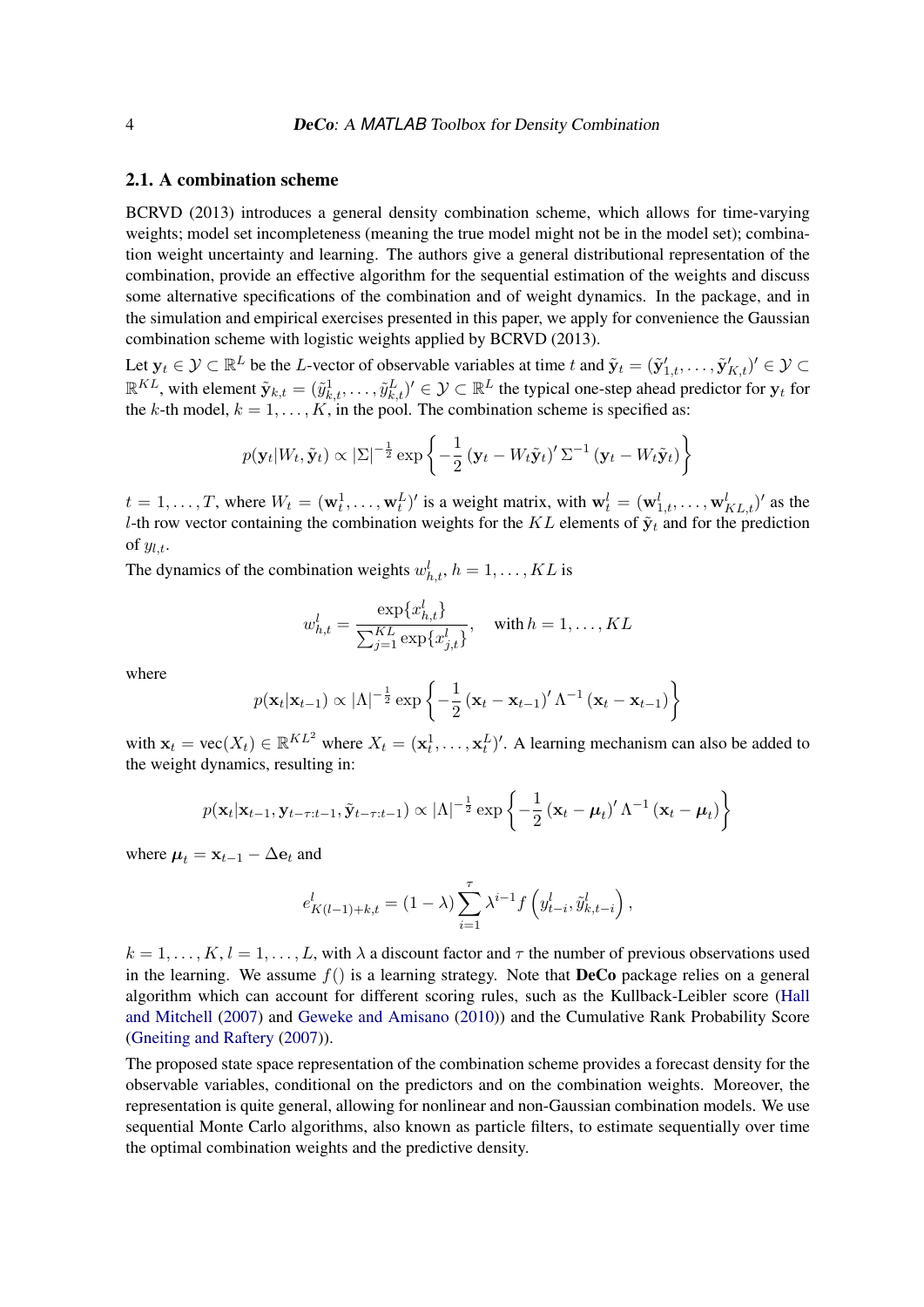The steps of the density combination algorithms are sketched in the rest of this section. Let us denote with  $\mathbf{v}_{1:t} = (\mathbf{v}_1, \dots, \mathbf{v}_t)$  a collection of vectors  $\mathbf{v}_t$  from  $1, \dots, t$ . Let  $\mathbf{w}_t = \text{vec}(W_t)$  be the vector of model weights associated with  $\tilde{\mathbf{y}}_t$  and  $\boldsymbol{\theta} \in \Theta$  the parameter vector of the combination model. Define the augmented state vector  $\mathbf{z}_t = (\mathbf{w}_t, \theta_t) \in \mathcal{Z}$  and the augmented state space  $\mathcal{Z} = \mathcal{X} \times \Theta$  where  $\theta_t = \theta$ ,  $\forall t$ . The distributional state space form of the forecast model is

$$
\mathbf{y}_t \sim p(\mathbf{y}_t|\mathbf{z}_t, \tilde{\mathbf{y}}_t) \quad \text{(measurement density)} \tag{1}
$$

$$
\mathbf{z}_t \sim p(\mathbf{z}_t | \mathbf{z}_{t-1}, \mathbf{y}_{1:t-1}, \tilde{\mathbf{y}}_{1:t-1}) \quad \text{(transition density)} \tag{2}
$$

$$
\mathbf{z}_0 \sim p(\mathbf{z}_0) \tag{3}
$$

The state predictive and filtering densities conditional on the predictive variables  $\tilde{\mathbf{y}}_{1:t}$  are

$$
p(\mathbf{z}_{t+1}|\mathbf{y}_{1:t}, \tilde{\mathbf{y}}_{1:t}) = \int_{\mathcal{Z}} p(\mathbf{z}_{t+1}|\mathbf{z}_t, \mathbf{y}_{1:t}, \tilde{\mathbf{y}}_{1:t}) p(\mathbf{z}_t|\mathbf{y}_{1:t}, \tilde{\mathbf{y}}_{1:t}) d\mathbf{z}_t
$$
\n(4)

$$
p(\mathbf{z}_{t+1}|\mathbf{y}_{1:t+1}, \tilde{\mathbf{y}}_{1:t+1}) = \frac{p(\mathbf{y}_{t+1}|\mathbf{z}_{t+1}, \tilde{\mathbf{y}}_{t+1})p(\mathbf{z}_{t+1}|\mathbf{y}_{1:t}, \tilde{\mathbf{y}}_{1:t})}{p(\mathbf{y}_{t+1}|\mathbf{y}_{1:t}, \tilde{\mathbf{y}}_{1:t})}
$$
(5)

respectively, which represent the optimal nonlinear filter (see [Doucet, Freitas, and Gordon](#page-20-11) [\(2001\)](#page-20-11)). The marginal predictive density of the observable variables is then

$$
p(\mathbf{y}_{t+1}|\mathbf{y}_{1:t}) = \int_{\mathcal{Y}} p(\mathbf{y}_{t+1}|\mathbf{y}_{1:t}, \tilde{\mathbf{y}}_{t+1}) p(\tilde{\mathbf{y}}_{t+1}|\mathbf{y}_{1:t}) d\tilde{\mathbf{y}}_{t+1}
$$

where  $p(\mathbf{y}_{t+1}|\mathbf{y}_{1:t}, \tilde{\mathbf{y}}_{t+1})$  is defined as

$$
\int_{\mathcal{Z}\times\mathcal{Y}^{t}} p(\mathbf{y}_{t+1}|\mathbf{z}_{t+1}, \tilde{\mathbf{y}}_{t+1}) p(\mathbf{z}_{t+1}|\mathbf{y}_{1:t}, \tilde{\mathbf{y}}_{1:t}) p(\tilde{\mathbf{y}}_{1:t}|\mathbf{y}_{1:t-1}) d\mathbf{z}_{t+1} d\tilde{\mathbf{y}}_{1:t}
$$

and represents the conditional predictive density of the observable given the past values of the observable and of the predictors.

#### 2.2. A combination algorithm

The analytical solution of the optimal filter for non-linear state space models is generally not known. Approximate solutions are needed. We apply a numerical approximation method, that converges to the optimal filter in Hilbert metric, in the total variation norm and in a weaker distance suitable for random probability distributions (e.g., see [Legland and Oudjane](#page-21-8) [\(2004\)](#page-21-8)). More specifically we consider a sequential Monte Carlo (SMC) approach to filtering. See [Doucet](#page-20-11) *et al.* [\(2001\)](#page-20-11) for an introduction to SMC and [Creal](#page-20-12) [\(2009\)](#page-20-12) for a recent survey on SMC in economics. We propose to use banks of SMC filters, where each filter, is conditioned on a sequence of realizations of the predictor vector  $\tilde{\mathbf{y}}_t$ . The resulting algorithm for the sequential combination of densities is defined through the following steps.

#### *Step 0*

Initialize independent particle sets  $\Xi_0^j = {\mathbf{z}_0^{i,j}}$  $_{0}^{i,j},\omega _{0}^{i,j}$  $\{i,j\}_{i=1}^N, j=1,\ldots,M.$  Each particle set  $\Xi_0^j$  $\frac{1}{0}$  contains *N* i.i.d. random variables  $z_0^{i,j}$  with random weights  $\omega_0^{i,j}$  $_{0}^{i,j}$ . Initialize a random grid over the set of predictors, by generating i.i.d. samples  $\tilde{\mathbf{y}}_1^j$  $j_1^j$ ,  $j = 1, \ldots, M$ , from  $p(\tilde{\mathbf{y}}_1 | \mathbf{y}_0)$ . We use the sample of observations  $y_0$  to initialize the individual predictors.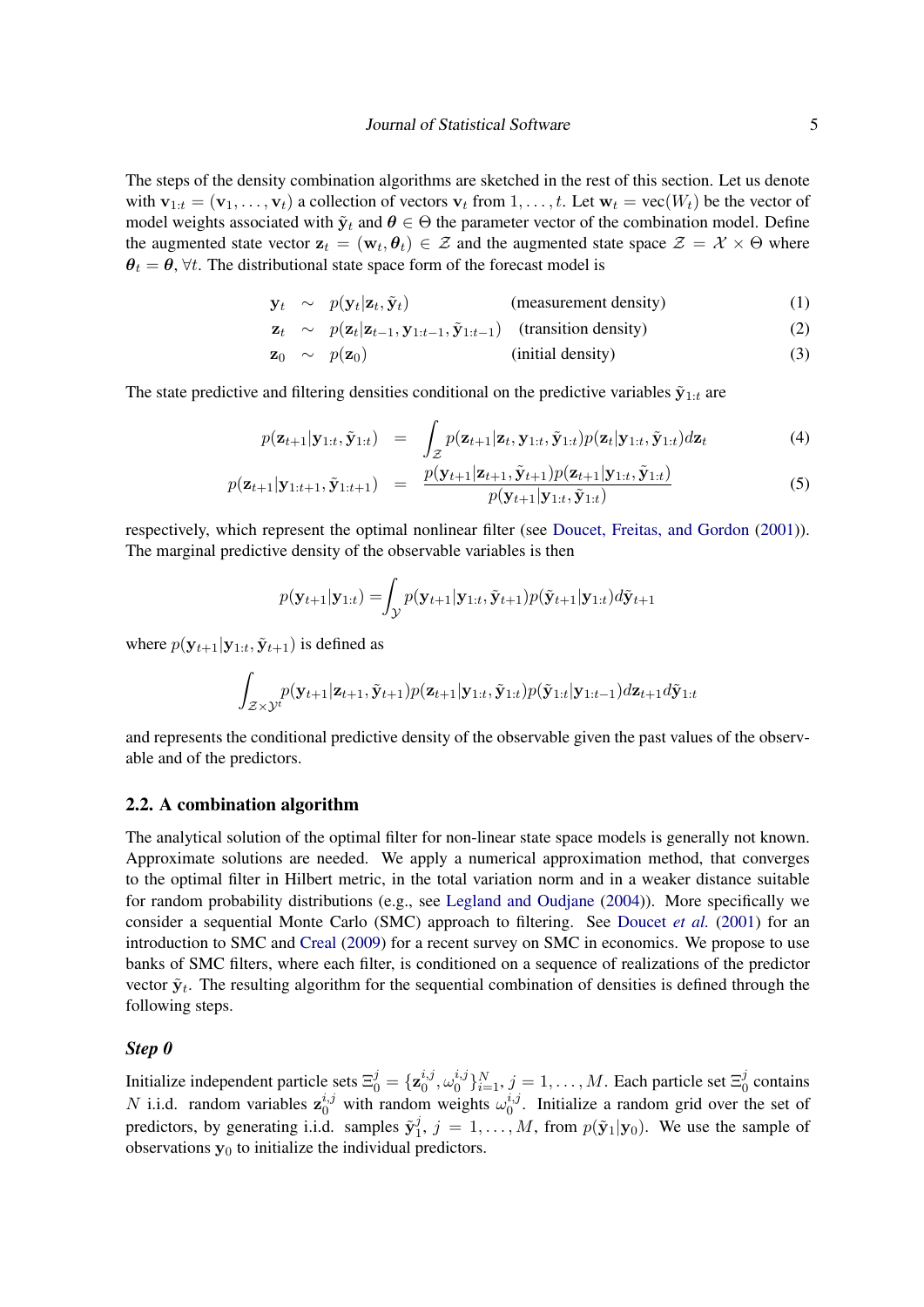### *Step 1*

At the iteration  $t+1$  of the combination algorithm, we approximate the predictive density  $p(\tilde{\mathbf{y}}_{t+1}|\mathbf{y}_{1:t})$ with the discrete probability  $\overline{M}$ 

$$
p_M(\tilde{\mathbf{y}}_{t+1}|\mathbf{y}_{1:t}) = \sum_{j=1}^M \delta_{\tilde{\mathbf{y}}_{t+1}^j}(\tilde{\mathbf{y}}_{t+1})
$$

where  $\tilde{\mathbf{y}}_{t+1}^j$ ,  $j = 1, ..., M$ , are i.i.d. samples from the predictive densities and  $\delta_x(y)$  denotes the Dirac mass centered at  $x$ . This approximation is also motivated by the forecasting practice (see [Jore,](#page-21-9) [Mitchell, and Vahey](#page-21-9) [\(2010\)](#page-21-9)). The predictions usually come, from different models or sources, in form of discrete densities. In some cases, this is the result of a collection of point forecasts from many subjects, such as surveys forecasts. In other cases the discrete predictive is a result of a Monte Carlo approximation of the predictive density (e.g., importance sampling or Markov chain Monte Carlo approximation of the model predictive density).

#### *Step 2*

We assume an independent sequence of particle sets  $\Xi_t^j = {\mathbf{z}_{1:t}^{i,j}}$  $_{1:t}^{i,j},\omega _{t}^{i,j}$  $\{t_i^{i,j}\}_{i=1}^N, j=1,\ldots,M$ , is available at time  $t + 1$  and that each particle set provides the approximation

$$
p_{N,j}(\mathbf{z}_t|\mathbf{y}_{1:t}, \tilde{\mathbf{y}}_{1:t}^j) = \sum_{i=1}^N \omega_t^{i,j} \delta_{\mathbf{z}_t^{i,j}}(\mathbf{z}_t)
$$
(6)

of the filtering density,  $p(\mathbf{z}_t|\mathbf{y}_{1:t}, \tilde{\mathbf{y}}_1^j)$  $j_{1:t}$ ), conditional on the *j*-th predictor realization,  $\tilde{\mathbf{y}}_1^j$  $\int_{1:t}^{j}$ . Then M independent SMC algorithms are used to find a new sequence of M particle sets, which include the information available from the new observation and the new predictors. Each SMC algorithm iterates, for  $j = 1, \ldots, M$ , the following steps.

#### *Step 2.a*

The basic SMC algorithm uses the particle set to approximate the predictive density with an empirical density. More specifically, the predictive density of the combination weights and parameter,  $z_{t+1}$ , conditional on  $\tilde{\mathbf{y}}_1^{\tilde{j}}$  $\int_{1:t}^{j}$  and  $y_{1:t}$  is approximated as follows

$$
p_{N,j}(\mathbf{z}_{t+1}|\mathbf{y}_{1:t}, \tilde{\mathbf{y}}_{1:t}^j) = \sum_{i=1}^N p(\mathbf{z}_{t+1}|\mathbf{z}_t, \mathbf{y}_{1:t}, \tilde{\mathbf{y}}_{1:t}^j) \omega_t^{i,j} \delta_{\mathbf{z}_t^{i,j}}(\mathbf{z}_t)
$$
(7)

For the applications in the present paper we use a regularized version of the SMC procedure given above (e.g., see [Liu and West](#page-21-10) [\(2001\)](#page-21-10), [Musso, Oudjane, and Legland](#page-21-11) [\(2001\)](#page-21-11) and [Casarin and Marin](#page-19-5) [\(2009\)](#page-19-5)).

#### *Step 2.b*

We update the state predictive density by using the information coming from  $\tilde{\mathbf{y}}_{t+1}^j$  and  $\mathbf{y}_{t+1}$ , that is

$$
p_{N,j}(\mathbf{z}_{t+1}|\mathbf{y}_{1:t+1}, \tilde{\mathbf{y}}_{1:t+1}^j) = \sum_{i=1}^N \gamma_{t+1}^{i,j} \delta_{\mathbf{z}_{t+1}^{i,j}}(\mathbf{z}_{t+1})
$$
(8)

where  $\gamma_{t+1}^{i,j} \propto \omega_t^{i,j}$  $t_i^{i,j} p(\mathbf{y}_{t+1}|\mathbf{z}_{t+1}^{i,j}, \tilde{\mathbf{y}}_{t+1}^j)$  is a set of normalized weights.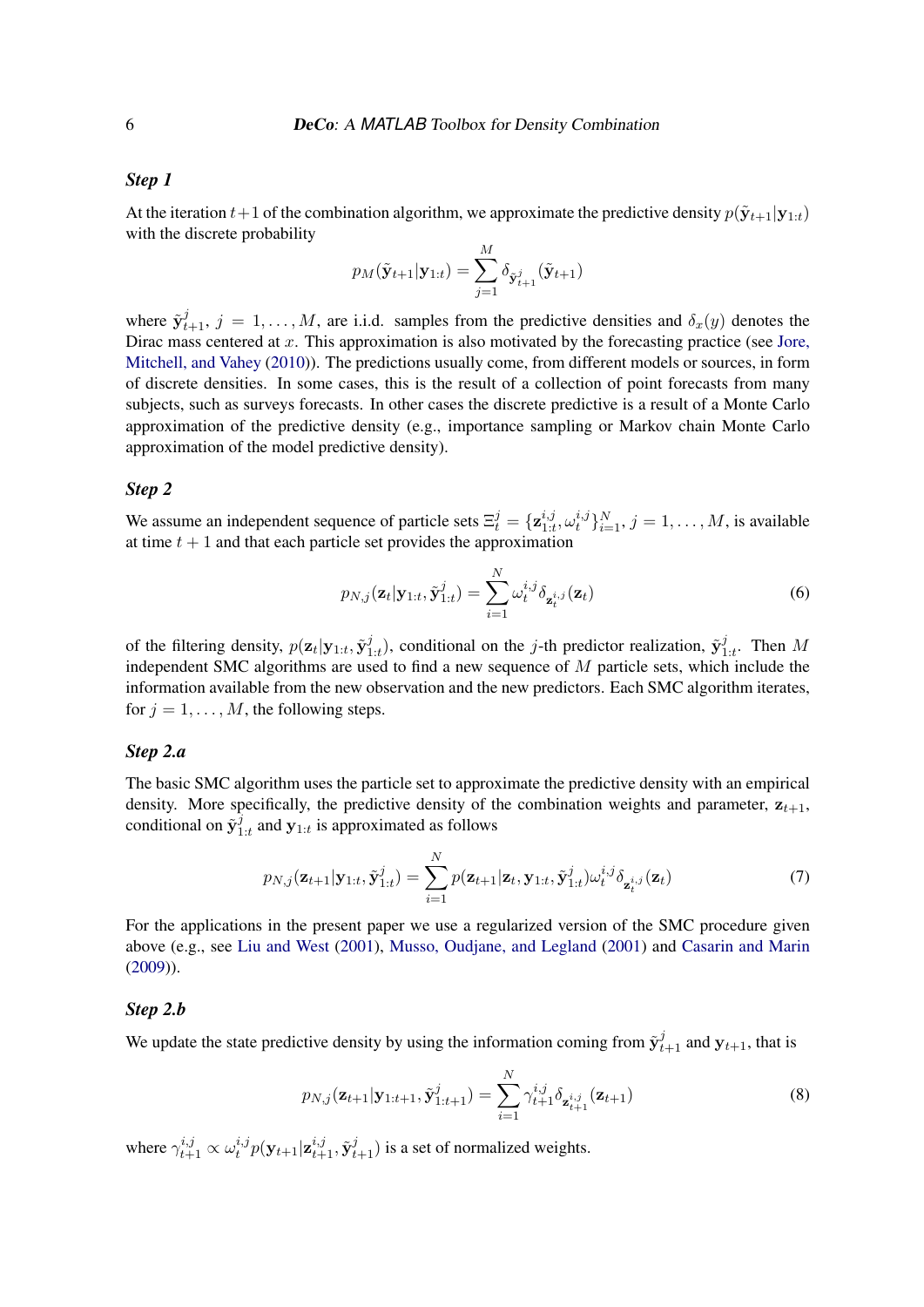### *Step 2.c*

The hidden state predictive density can be used to approximate the observable predictive density as follows

$$
p_{N,j}(\mathbf{y}_{t+1}|\mathbf{y}_{1:t}, \tilde{\mathbf{y}}_{1:t+1}^j) = \sum_{i=1}^N \gamma_{t+1}^{i,j} \delta_{\mathbf{y}_{t+1}^{i,j}}(\mathbf{y}_{t+1})
$$
(9)

where  $y_{t+1}^{i,j}$  has been simulated from the combination model  $p(y_{t+1} | \mathbf{z}_{t+1}^{i,j}, \tilde{y}_{t+1}^j)$  independently for  $i=1,\ldots,N$ .

### *Step 2.d*

The systematic resampling of the particles introduces extra Monte Carlo variations, see [Liu and Chen](#page-21-12) [\(1998\)](#page-21-12). This can be reduced be doing resampling only when the effective sample size (ESS) is below a given threshold. The ESS is defined as

$$
\text{ESS}_{t}^{j} = \frac{N}{1 + N \sum_{i=1}^{N} \left( \gamma_{t+1}^{i,j} - N^{-1} \sum_{i=1}^{N} \gamma_{t+1}^{i,j} \right)^{2} / \left( \sum_{i=1}^{N} \gamma_{t+1}^{i,j} \right)^{2}}.
$$

and measures the overall efficiency of an importance sampling algorithm. At the  $t + 1$ -th iteration if  $\text{ESS}_{t+1}^j < \kappa$ , simulate  $\Xi_{t+1}^j = \{ \mathbf{z}_{t+1}^{k_i, j}, \omega_{t+1}^{i, j} \}_{i=1}^N$  from  $\{ \mathbf{z}_{t+1}^{i, \bar{j}}, \gamma_{t+1}^{i, j} \}_{i=1}^N$  (e.g., multinomial resampling) and set  $\omega_{t+1}^{i,j} = 1/N$ . We denote with  $k_i$  the index of the *i*-th re-sampled particle in the original set  $\Xi_{t+1}^j$ . If  $\text{ESS}_{t+1}^j \geq \kappa$  set  $\Xi_{t+1}^j = \{ \mathbf{z}_{t+1}^{i,j}, \omega_{t+1}^{i,j} \}_{i=1}^N$ .

### *Step 3*

At the last step, obtain the following empirical predictive density

$$
p_{M,N}(\mathbf{y}_{t+1}|\mathbf{y}_{1:t}) = \frac{1}{MN} \sum_{j=1}^{M} \sum_{i=1}^{N} \omega_t^{i,j} \delta_{\mathbf{y}_{t+1}^{i,j}}(\mathbf{y}_{t+1})
$$
(10)

### 3. Parallel SMC for density combination: DeCo

<span id="page-6-0"></span>MATLAB is a popular software in the economics and econometrics community (e.g., see [LeSage](#page-21-13) [\(1998\)](#page-21-13)), which has recently introduced the support to GPU computing in its parallel computing toolbox. This allows to use raw CUDA code within a MATLAB program as well as already build functions that are directly executed on the GPU. Using the build-in functions we show that GPGPU can be almost effortless where the only knowledge required is a decent programming skill in MATLAB. With a little effort we provide GPU implementation of the methodology recently proposed by BCRVD (2013). This implementation comes with a speed up of the execution time up to hundred of times compared to a multicore CPU with a standard MATLAB code.

### 3.1. GPU computing in **MATLAB**

There is little difference between the CPU and GPU MATLAB code: Listings [1](#page-7-0) and [2](#page-7-1) report the same program which generates and inverts a matrix on CPU and GPU respectively.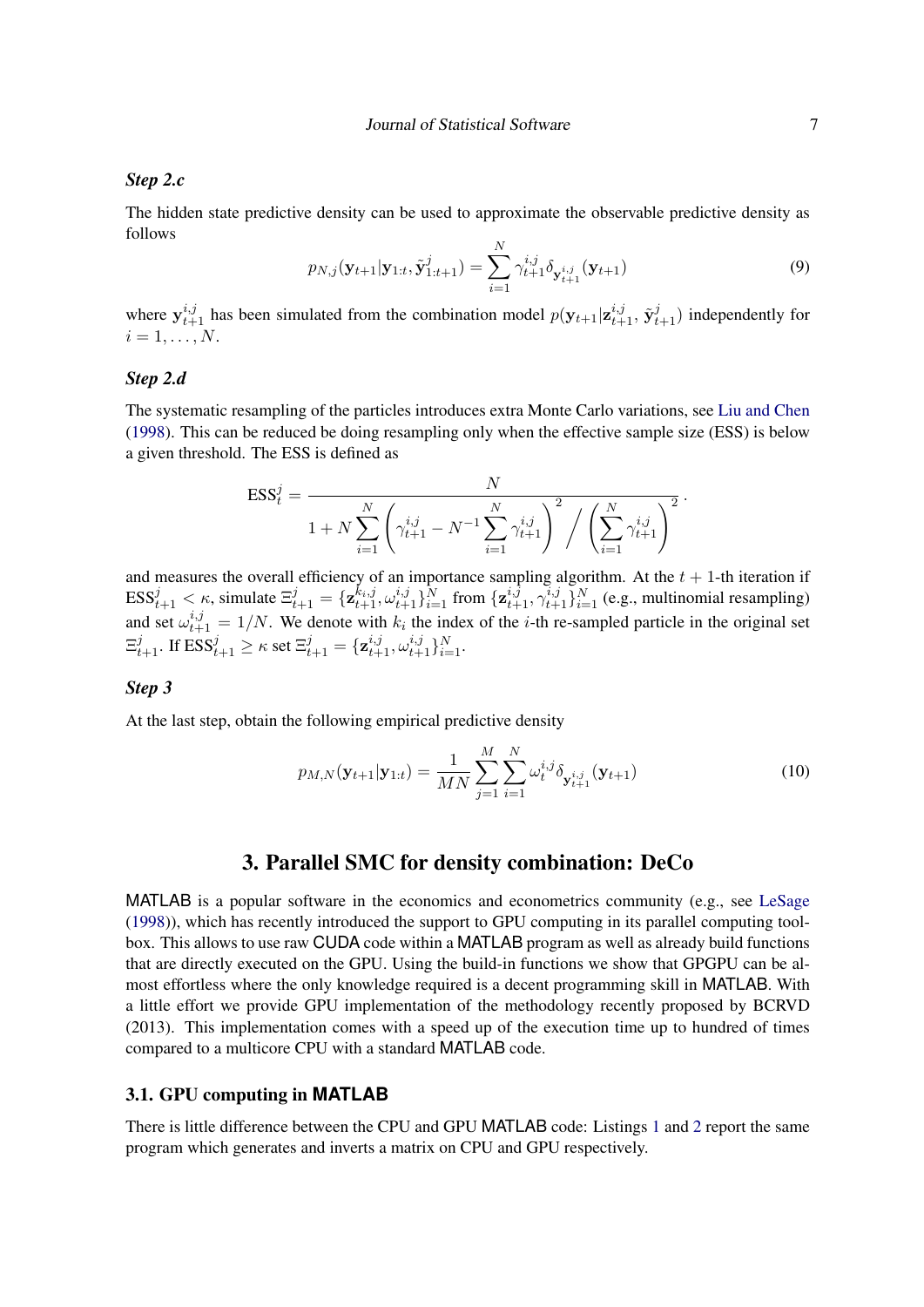<span id="page-7-0"></span> $iRows = 1000$ ;  $iColumns = 1000$ ;% Number of rows and columns  $C_$ on\_CPU = randn(iRows, iColumns);% Generate Random number on the CPU  $InvC_on_CPU = inv(C_on_CPU)$ ;% Invert the matrix

Listing 1: MATLAB CPU code that generate and invert a matrix.

```
iRows = 1000; iColumns = 1000;% Number of rows and columns
C_on_GPU = gpuArray.randn(iRows, iColumns); % Generate Random number on
   the GPU
InvC_0n_GPU = inv(C_0n_GPU);% Invert the matrix
InvC_0n_CPU = gather (InvC_0n_GPU);% Transfer the data from the GPU to CPU
```
Listing 2: MATLAB GPU code that generate and invert a matrix.

The GPU code, Listing [2,](#page-7-1) uses the command gpuArray.randn to generate a matrix of normal random numbers. The build-in function gpuArray.randn is handled by the NVIDIA plug-in that generates the random number with an underline raw CUDA code. Once the variable  $C_{\text{on}}$  GPU is created, standard functions such as inv recognize that the variable is on GPU memory and execute the corresponding GPU function, e.g., inv is executed directly on the GPU. This is completely transparent to the user. If further calculations are needed on the CPU then the command gather transfer the data from GPU to the CPU, see line 3 of Listing [2.](#page-7-1) There exist already a lot of supported functions and this number continuously increases with new releases.

### 3.2. Parallel sequential Monte Carlo

The structure of the GPU program, that is very similar to the CPU one, is reported in Appendix [A](#page-23-0) [.](#page-23-0) Before introducing our programming strategy we explain why the GPGPU computing has become very competitive for high parallel problems.

The GPU were created initially for  $3D$  rendering, in other words, to create a  $3D$  image on a monitor. A representation of a 3D scene in a monitor is composed of a set of points, known as vertices, that are based on  $2D$  primitives, called triangles. To display this  $3D$  scene, the GPU considers the set of all primitives as independent structures and computes various properties, such as lighting and visibility, independently one to another.

In graphical context the majority of these computations are executed in floating point, so GPUs were initially optimized for performing these types of computations. Lately, GPUs were extended to double precision calculation, see Section [4.](#page-9-0) Since a GPU performs a relatively small set of operations on a specific set of data points (each vertex on the screen), GPU makers (eg. NVIDIA and ATI) focus mainly on creating hardware that specializes in these tasks instead of a wide array of operations such as the CPU. This is a weak and a strong point at the same time, it restricts the set of problems in which the GPU can be used but allows to perform the specialized tasks more efficiently then the CPU.

The basic example of a high parallelizable problem is matrix multiplication and, in general, matrix linear algebra. These operations are very suitable for GPGPU computing because they can be easily divided into the large number of cores available on the GPU, see [Gregory and Miller](#page-20-10) [\(2012\)](#page-20-10) for an introduction.

At first sight our problem does not seem to be easily parallelizable. But a closer look shows that the only sequential part of the algorithm is the time iteration, indeed the results of time  $t+1$  are dependent on  $t$ .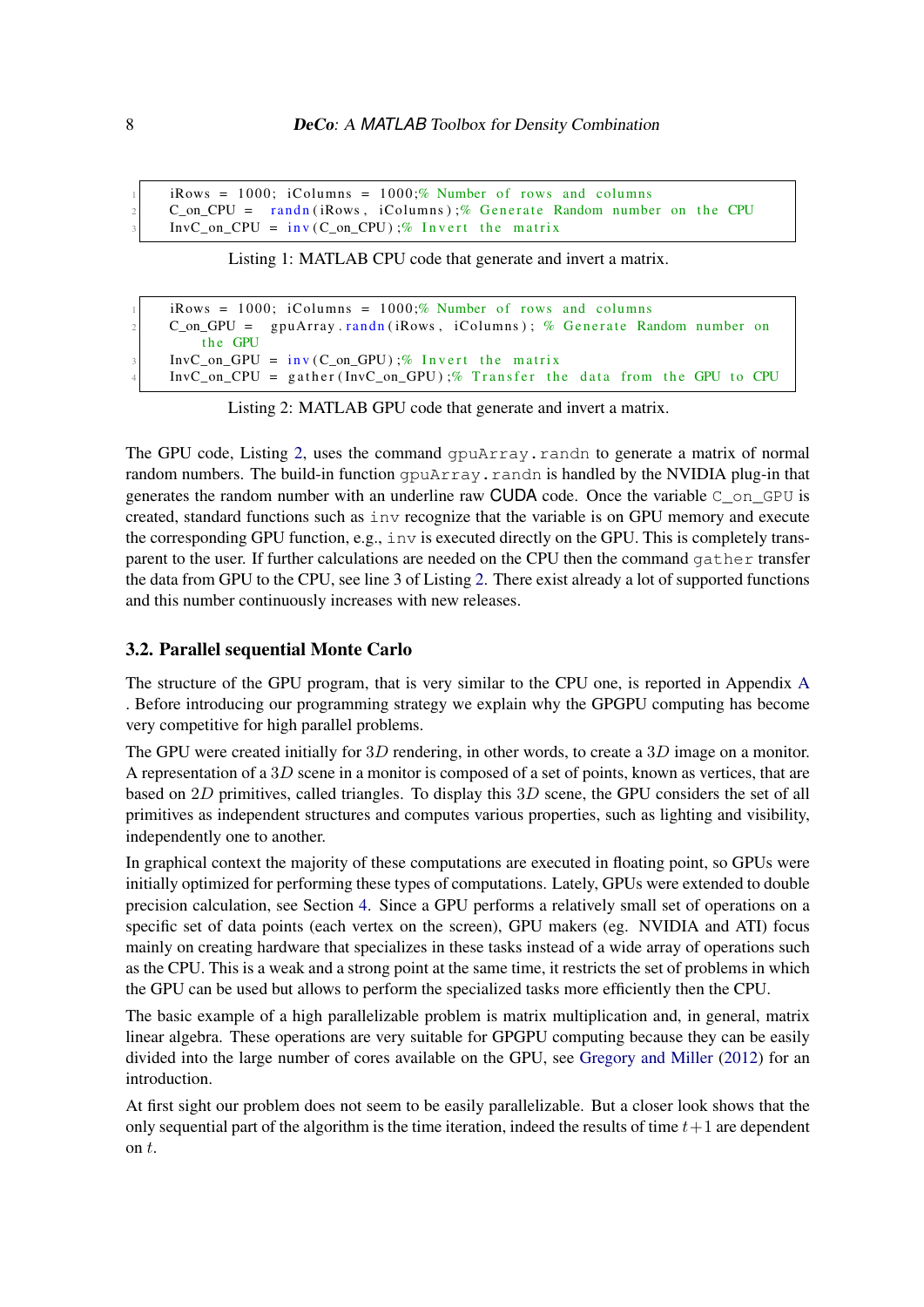Our key idea is to rewrite in matrix form that part of the algorithm that iterates over particles and predictive draws in order to exploit the GPGPU computational efficiency. Following the notation in Section [2,](#page-2-1) we let  $M$  be the draws from the predictive densities,  $K$  the number of predictive models, L the number of variables to predict,  $T$  the sample size, and  $N$  the number of particles. Consider  $L = 1$  for the sake of simplicity, then the code carries out a matrix of dimension  $(MN \times K)$ . The dimension could be large, e.g., in our simulation and empirical exercises they are  $(5,000 \cdot 1,000 \times 3)$ and  $(1,000 \cdot 1,000 \times 12)$  respectively. All the operations, such as addition and multiplication, become just matrix operations. GPU, as explained before, is explicitly designed to carry out these operations.

As an example of such a coding strategy, we describe the parallel version of the initialization step of the SMC algorithm (see first step of the diagram in Appendix [A](#page-23-0) and subsection (Step 0) in Section [2\)](#page-2-1). We apply a linear regression and then generate a set of normal random numbers to set the initial values of the states. Using a multivariate approach to the regression problem, we can perform it in just one single, big matrix multiplication and inversion for all draws. An example of initialization, similar to the one used in the package, is given in listing  $3<sup>1</sup>$  $3<sup>1</sup>$  $3<sup>1</sup>$ 

```
\% Built the block-diagonal input matrices yi1 and vY1
  y_i 1 = []; vY1 = [];
  for i = 1:Myil = blkdiag(yil, vYAll(:, : , i));% vYAll(:, :, j) has T rows and K columns
     vY1 = blkdiag(vY1, vY);% vY has T rows and one column
  end
  %% Load on the GPU
10 \text{ mX1}GPU = gpuArray(yi1);
11 vY1GPU = gpuArray (vY1);
12 %% Initialize particles on the GPU
13 \text{ mOmeg} = \text{inv} (\text{mX1GPU} * \text{mX1GPU}) * \text{mX1GPU} * \text{vY1GPU};14 \text{ mMatrix} = \text{kron} (\text{gputArray}.\text{ones}(\text{M}, 1), \text{gputArray}.\text{eye}(\text{K}));15 \text{ mOmega} = \text{mOmega}<sup>10</sup> * mMatrix;
16 \text{ mOmega} = \text{ kron (} \text{gpuArray ones (N, 1) , mOmega} ...
17 + 5 * gpuArray randn (N * M, K);
```
Listing 3: Block Regression on the GPU.

Listing [3](#page-8-0) shows that the predictive densities and the observable variables are stacked in block-diagonal matrices (lines 1-8) of dimensions  $(TM \times MK)$  and  $(TM \times M)$  by using the command blkdiag, and then transferred to the GPU by the gpuArray command (lines  $10-11$ ). The function gpuArray.randn is then used to generate normal random numbers on the GPU and thus to initialize the value of the particles (lines 13-17).

This strategy is carried out all over the program and applied also to the simulation of the set of particles. For example, listing [4](#page-8-1) reports a sample of the code for the SMC prediction step (see subsection (Step 2.a) in Section [2\)](#page-2-1) for the latent states.

<span id="page-8-1"></span> $m$  Particle Temp = S. omegal ' + kron (gpuArray. ones (1, M  $*$  N), sqrt (Setting. Sigma  $))$  .\* gpuArray . randn  $(K, M * N)$ ;

Listing 4: Draws for the latent states.

<sup>&</sup>lt;sup>1</sup>In the package, we use the following labelling: Setting.iDimOmega for K, Setting.iDraws for M and Setting.cN for N.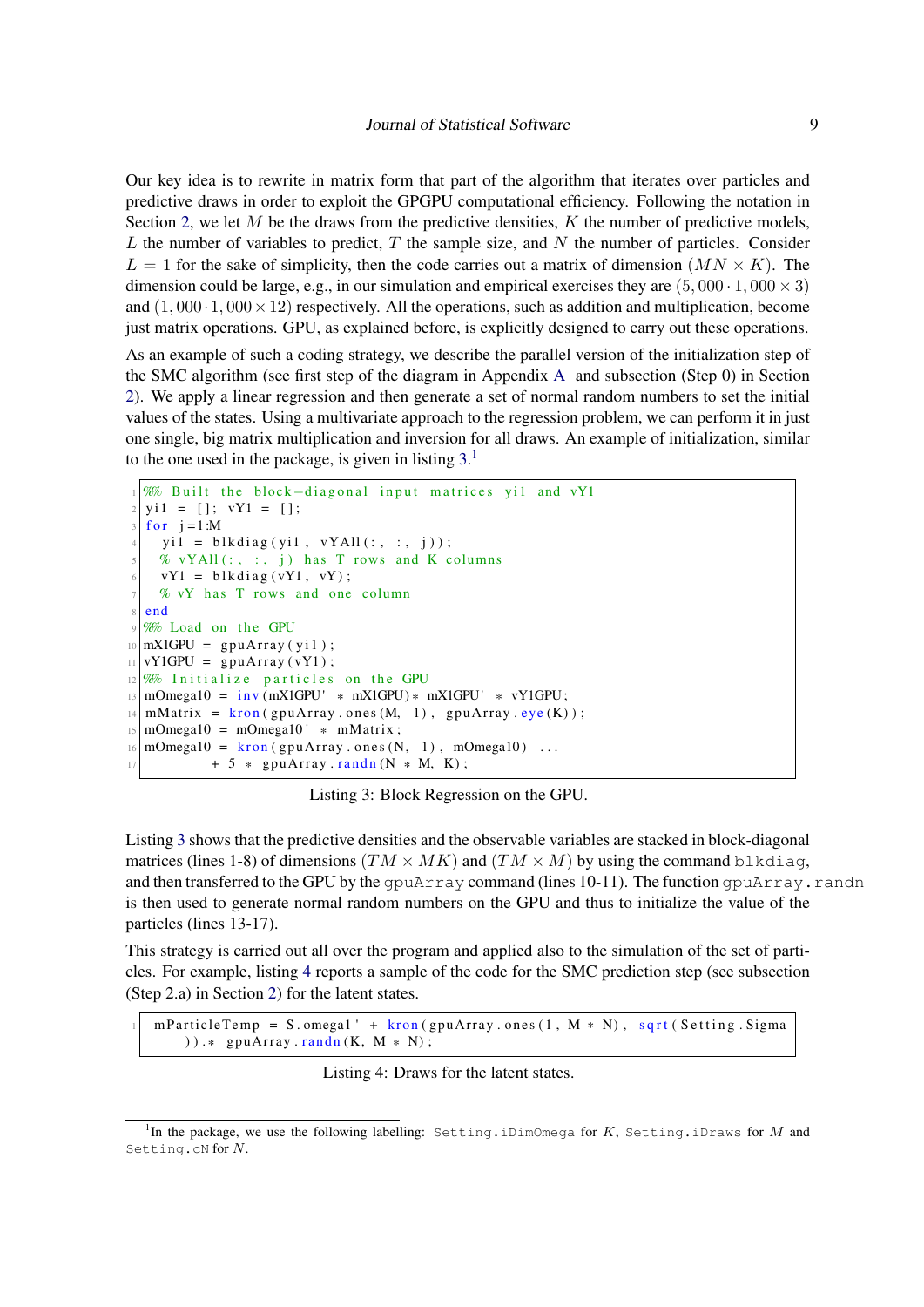The Kronecker product (function kron) creates a suitable matrix of standard deviations. We notice that the matrix implementation of the filter requires availability of physical memory on the graphics card. If memory is not enough to run in parallel all the draws, then it is possible to split the  $M$  draws in  $k = \frac{M}{m}$  $\frac{M}{m}$  blocks of size m and to run the combination algorithm sequentially over the blocks, and in parallel within the blocks.[2](#page-0-0)

The only step of the algorithm which uses the CPU is resampling (see diagram in Appendix [A](#page-23-0) and subsection (Step 2.d) in Section [2\)](#page-2-1). The generated particles are copied to the CPU memory and after the necessary calculations, they are passed back to the GPU. This copying back and forth brings a computational time cost that can be high in small problems but becomes much less important as the number of particles and series increases.

### 4. Differences between CPU and GPU Monte Carlo

<span id="page-9-0"></span>GPUs can execute calculations in single and double precision as defined by the IEEE 754 standard, [IEEE](#page-20-13) [\(2008\)](#page-20-13). Single precision numbers are only half the size of double precision and they are more limited in the range of values represented. If an application requires a high degree of precision, double precision numbers are the only possibility. We work with double precision numbers because our applications focus on density forecasting and precise estimates of statistical quantities, like extreme events that are in the tails of the predictive distribution, may be very important for economic and financial decisions.

The GPU card are very fast in single precision calculation but loose power in double precision. Therefore, some parameters should be set carefully to have a fair comparison between CPU and GPU. First, both programs are to be implemented in double precision. Second, the CPU program has to be parallel in order to use all available CPU cores. Third, the choice of the hardware is crucial, see [Aldrich](#page-19-6) [\(2013\)](#page-19-6) for a discussion. In all our exercises, we use a recent CPU processor, Intel Core i7-3820QM, launched in 2012Q2. This CPU has four physical cores that doubled thank to the HyperThreading technology. Not all users of DeCo might have access to such up-to-date hardware giving its costs. So we run CPU code also using a less expensive machine, the Intel Xeon X3430, launched in 2009Q3. To run the CPU code in parallel, MATLAB requires the Parallel Computing Toolbox. We also investigate performance when such option is switched off and the CPU code is run sequentially.

The GPU used in this study is a NVIDIA Quadro K2000M. The card is available at a low cost, but also has low performance because it is designed for a mobile machine (as the suffix M means). A user with a desktop computer might have access to a more powerful video card, such as, e.g., a NVIDIA GTX590 or a NVIDIA Tesla. We refer to MATLAB for alternative cards and, in particular, to the function "GPUBench".

Finally we shall emphasize that the results of the CPU and GPU version of the same program are not necessarily the same. It is likely that the GPU results will be more precise. This is related to the so called fused multiply add (FMA) operations that GPUs support, see [Whitehead and Fit-Florea](#page-22-4) [\(2011\)](#page-22-4). The FMA operation carries along more accurate calculations, unfortunately there are currently no CPUs that support this new standard. To investigate the numerical difference between CPU and GPU, we provide some numerical integration exercises based on both standard Monte Carlo integration and Sequential Monte Carlo integration.

 $2$ We run the blocks sequentially because MATLAB has not yet a parallel for loop command for running in parallel the  $k = \frac{M}{m}$  blocks of GPU computations. The **DeCo** parallel CPU version fixes  $m = 1$  and parallelizes over the  $k = M$ blocks.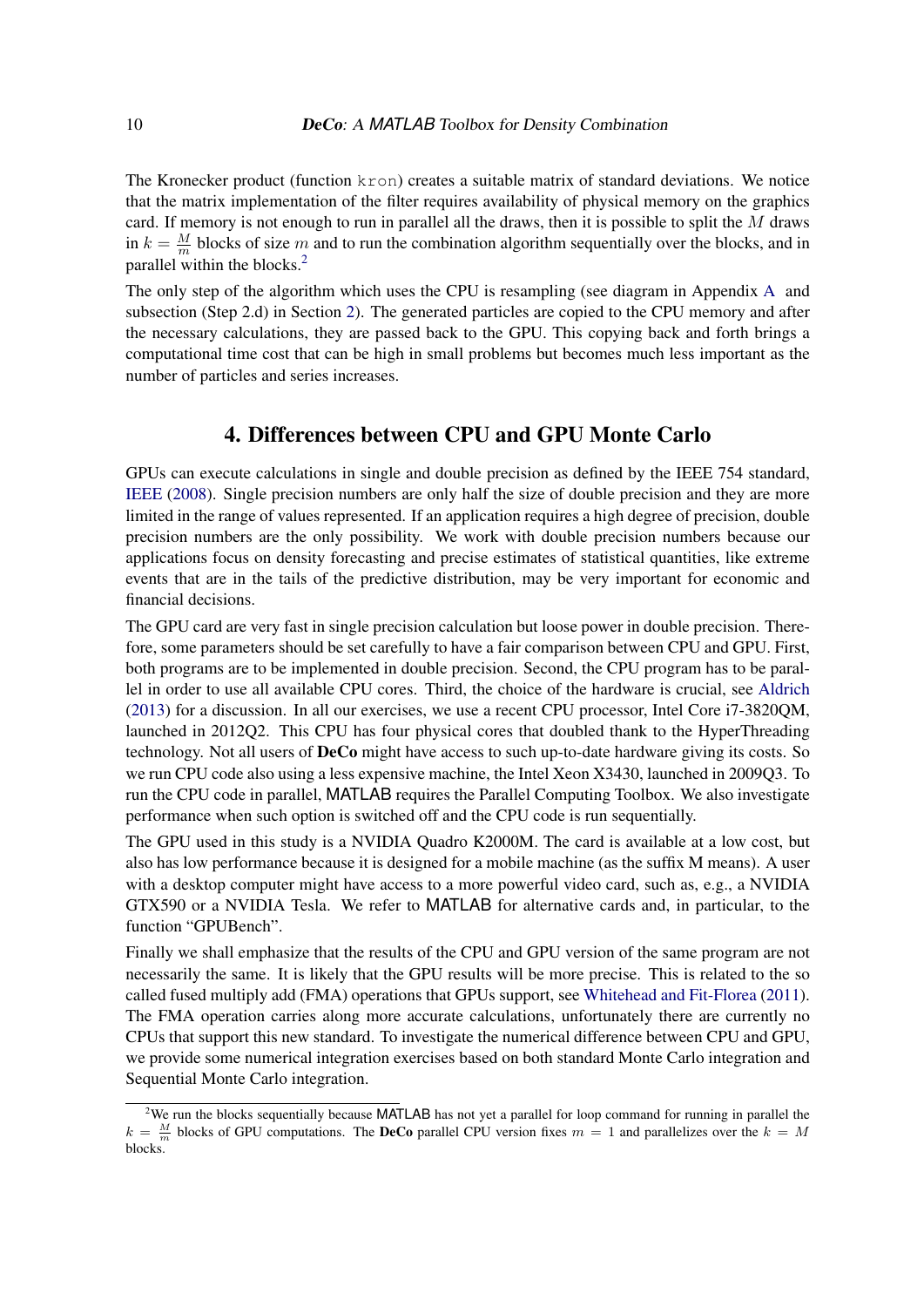### 4.1. Monte Carlo

We consider six simple integration problems and compare their analytical solutions to their crude Monte Carlo (see [Robert and Casella](#page-21-14) [2004\)](#page-21-14) numerical solutions. Let us consider the two integrals of the function  $f$  over the unit interval

$$
\mu(f) = \int_0^1 f(x)dx, \quad \sigma^2(f) = \int_0^1 (f(x) - \mu(f))^2 dx.
$$

The Monte Carlo approximations of the integrals are

$$
\hat{\mu}_N(f) = \frac{1}{N} \sum_{i=1}^N f(X_i), \quad \hat{\sigma}_N^2(f) = \frac{1}{N} \sum_{i=1}^N (f(X_i) - \hat{\mu}_N(f))^2
$$

where  $X_1, \ldots, X_N$  is a sequence of N i.i.d. samples from a standard uniform distribution.

The numerical integration problems considered in the experiments correspond to the following choices of the integrand function:

1.  $f(x) = x$ ;

$$
2. f(x) = x^2;
$$

3.  $f(x) = \cos(\pi x)$ .

We repeat  $G = 1000$  times each Monte Carlo integration exercise with sample sizes  $N = 1500$ . Finally, we compute the squared difference between the Monte Carlo and the analytical solution of the integral. The histogram of the differences between CPU and GPU results are given in Figure [1.](#page-11-0) The more concentrated the density is on the negative part of the support, the higher is the precision of the CPU with respect to the GPU. Concentration on the positive part corresponds to a GPU overperfomance.

The histograms in the first column of Figure [1](#page-11-0) have positive standardized mean equal to 0.0051, 0.0059 and 0.0079 respectively and positive skewness equal to 0.3201, 0.2924 and 0.3394 respectively. Thus, it seems to us that GPU calculations are often more precise. From the histograms in the second column of Figure [1,](#page-11-0) one can conclude that differences between GPU and CPU results are larger for the variance calculation. All histograms have positive standardized mean equal to 0.9033, 0.8401 and 0.3843 respectively and positive skewness equal to 1.6437, 0.0771 and 1.8660 respectively. Nevertheless, we checked the statistical relevance of the differences between CPU and GPU and run a two-sample Kolmogorov-Smirnov test on the cumulative density function (cdf) of the CPU and GPU squared errors. The results of the tests bring us to reject, at about the 30% level, the null hypothesis that CPU and GPU squared errors come from the same distribution, in favour of the alternative that CPU squared errors cdf is smaller than the GPU squared error cdf. Thus, we conclude that CPU and GPU give equivalent results under a statistical point of view up to a 30% significance level. One could expect that differences between GPU and CPU become more relevant for more difficult integration problems and operations involving division and matrix manipulations.

### 4.2. Sequential Monte Carlo

We also provide a raw estimate of the main differences in terms of precision for sampling importance resampling (SIR), which is a standard sequential Monte Carlo algorithm, applied to filtering of the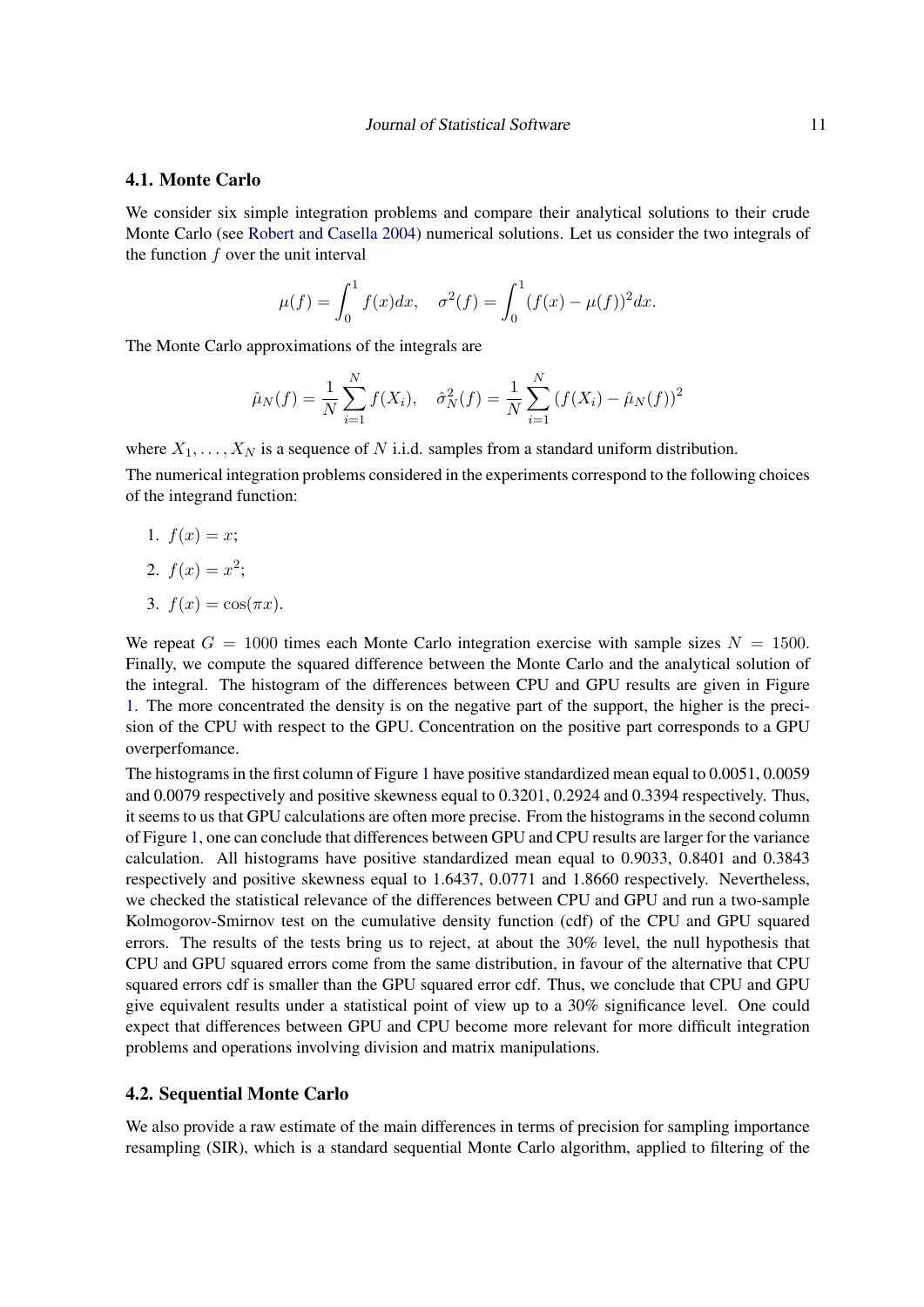<span id="page-11-0"></span>

Figure 1: Histograms for the CPU-GPU mean square error differences in the MC estimators of  $\mu_N(f)$ and  $\sigma_N^2(f)$  (different columns), for different choices of f (different rows), using G replications.

hidden states of a nonlinear state space model with known parameters. We consider a stochastic volatility model

$$
y_t = \exp\left\{\frac{1}{2}x_t\right\} \varepsilon_t, \varepsilon_t \stackrel{\text{i.i.d.}}{\sim} \mathcal{N}(0, 1), t = 1, ..., T
$$
 (11)

$$
x_{t+1} = -0.01 + 0.9x_t + \eta_{t+1}, \eta_{t+1} \stackrel{\text{i.i.d.}}{\sim} \mathcal{N}(0, 0.3) \tag{12}
$$

where  $\mathcal{N}(\mu, \sigma)$  denotes a normal distribution with mean  $\mu$  and standard deviation  $\sigma$ . The parameter values are set for a typical weekly financial time series application (see [Casarin and Marin](#page-19-5) [2009\)](#page-19-5). In Algorithm [1](#page-11-1) we give the pseudo-code representation of the prediction and filtering steps of a SMC algorithm for SV model.

> <span id="page-11-1"></span>Algorithm 1. *- SIR Particle Filter -* • At time  $t = t_0$ , for  $i = 1, ..., N$ , simulate  $x_{t_0}^i \sim p(x_{t_0})$  and set  $\omega_{t_0}^i = 1/N$ • At time  $t_0 < t \leq T - 1$ , given  $\Xi_t = \{x_t^i, \omega_t^i\}_{i=1}^N$ , for  $i = 1, ..., N$ . *1. Simulate*  $\tilde{x}_{t+1}^i \sim \mathcal{N}(-0.01 + 0.9x_t^i, 0.3)$ *.* 2. *Update*  $\gamma_{t+1}^i \propto \omega_i^t \exp\left\{-\frac{1}{2}\right\}$  $\frac{1}{2}\tilde{x}_{t+1}^i\} \exp \left\{-\frac{1}{2}\right\}$  $\frac{1}{2}y_{t+1}^2 \exp\{-\tilde{x}_{t+1}^i\}\}.$ *3. Normalize*  $\tilde{\gamma}_{t+1}^i = \gamma_{t+1}^i / \sum_{j=1}^N \gamma_{t+1}^i, i = 1, ..., N$ *4.* If  $ESS_t < \kappa$  sample  $x_{t+1}^i$ ,  $i = 1, ..., N$  from  $\{\tilde{x}_{t+1}^i, \tilde{\gamma}_{t+1}^i\}_{i=1}^N$  and set  $\omega_{t+1}^i = 1/N$ , otherwise set  $x_{t+1}^i = \tilde{x}_{t+1}^i$  and  $\omega_{t+1}^i = \gamma_{t+1}^i$ . *5. Set*  $\Xi_{t+1} = \{x_{t+1}^i, \omega_{t+1}\}_{i=1}^N$ .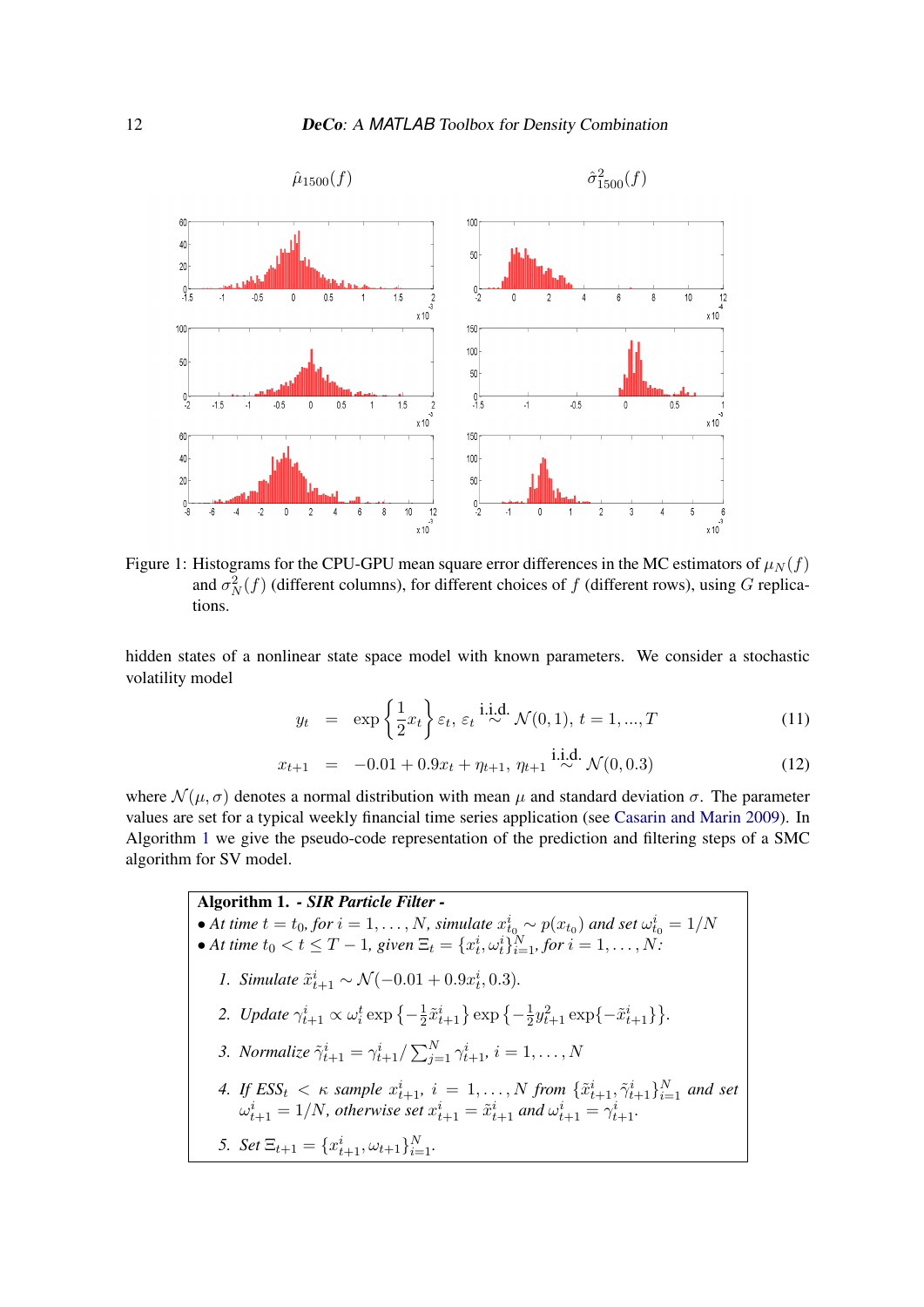<span id="page-12-1"></span>

<span id="page-12-2"></span>Figure 2: Histogram of the CPU-GPU RMSE differences for the SMC estimates of the SV.

|            |                   |         | $\kappa$ |          |          |
|------------|-------------------|---------|----------|----------|----------|
|            | 0.9999            | 0.99995 | 0.99999  | 0.999995 | 0 999999 |
| Time       | 6.906             | 6.925   | 6.935    | 7.008    | 7 1 3 3  |
| Percentage | $\qquad \qquad -$ | 0.263   | 0.393    | 1.462    | 3.276    |

Table 2: GPU computing time (in seconds) for the SMC filter applied to a SV model, for different ESS threshold  $\kappa$  (columns). In the second row: percentage difference respect to the case  $\kappa = 0.9999.$ 

We fix  $T = 100$ ,  $N = 1000$  and  $\kappa = 0.7$  and repeat  $G = 1000$  times the Sequential Monte Carlo exercise. We compute root mean square error (RMSE) between the true values  $x_t$ ,  $t = 1, ..., T$  and the simulated ones using a CPU code or a GPU one. Figure [2](#page-12-1) displays differences between the CPU and GPU RMSEs, where again the more concentrated the density is on the negative part of the support, the higher is the precision of the CPU with respect to the GPU. Concentration on the positive part corresponds to a GPU overperformance. The skewness of the histogram in Figure [2](#page-12-1) is 0.729, therefore there is a mild evidence in favour of GPU.

The resampling step of the SMC algorithm is performed on CPU and this may induce a loss of computational efficiency in the parallel GPU implementation of our DeCo package. We provides evidence of this fact for the simple SV model with known parameter values. Table [2](#page-12-2) shows the GPU computing time for different values of the threshold, i.e.,  $\kappa = 0.99999, 0.99995, 0.999995, 0.9999995, 0.99999995$ The computational cost increase with the values of  $\kappa$  and the resampling frequency and the loss of information in the particle set increase as well. The potential drawback of a too low resampling frequency is the degeneracy of the particle set. In the SMC literature a value of  $\kappa$  about 0.7 is generally considered an appropriate one.

### 5. Differences between CPU and GPU results II

<span id="page-12-0"></span>Following BCRVD (2013) we compare the cases of Unbiased and Biased predictors and of complete and incomplete model sets using the **DeCo** code. We assume the true model is  $\mathcal{M}_1$  :  $y_{1t} = 0.1 +$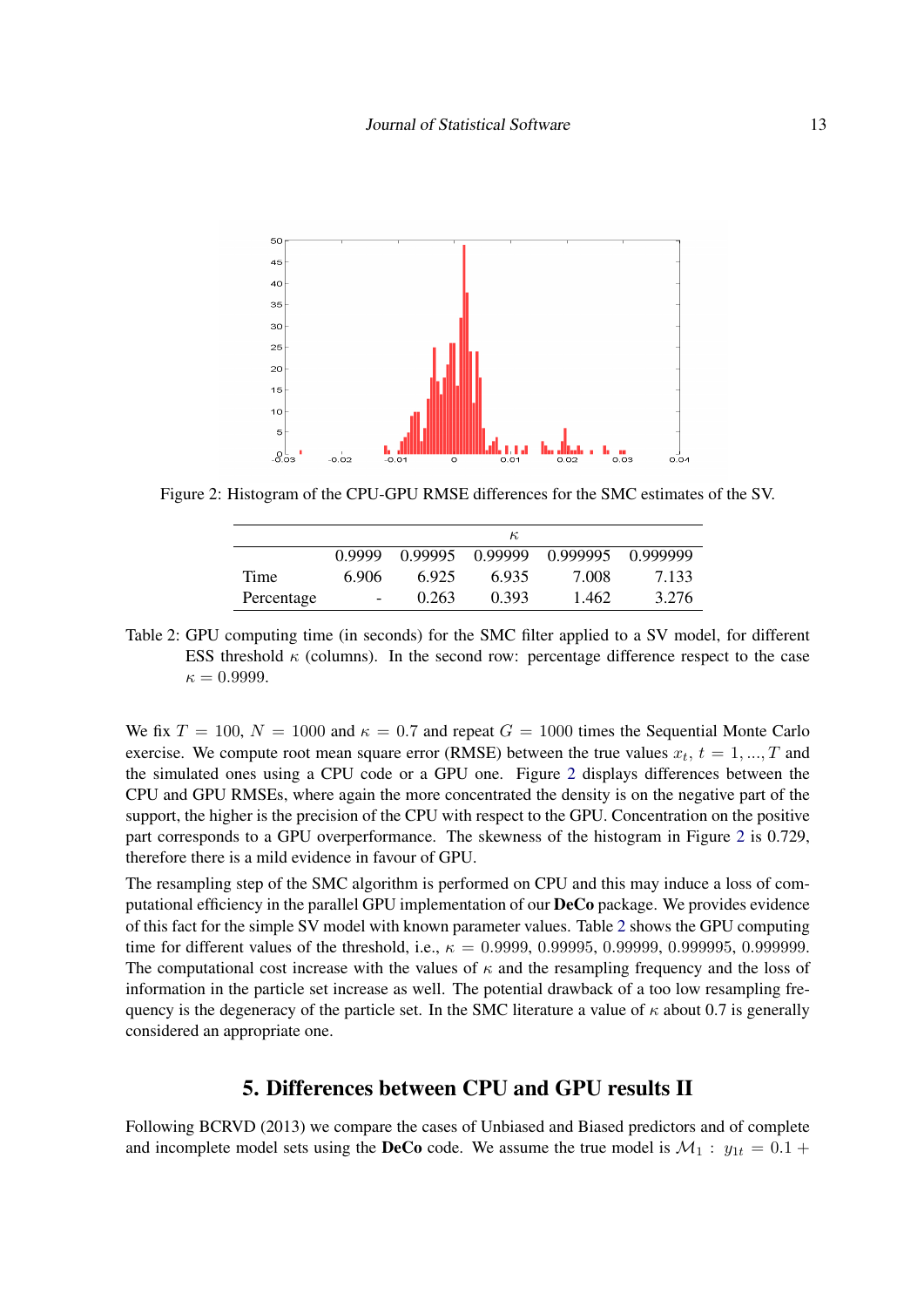$0.6y_{1t-1} + \varepsilon_{1t}$  with  $\varepsilon_{1t} \stackrel{i.i.d.}{\sim} \mathcal{N}(0, \sigma^2)$ ,  $t = 1, \ldots, T$  and consider four experiments. We apply the DeCo package and use the GUI interface described in Appendix [B](#page-24-0) to provide the inputs to the combination procedure.

### *Complete model set experiments*

We assume the true model belongs to the set of models in the combination. In the first experiments the model set also includes two biased predictors:  $M_2$ :  $y_{2t} = 0.3 + 0.2y_{2t-2} + \varepsilon_{2t}$  and  $M_3$ :  $y_{3t} =$  $0.5 + 0.1y_{3t-1} + \varepsilon_{3t}$ , with  $\varepsilon_{it} \stackrel{i.i.d.}{\sim} \mathcal{N}(0, \sigma^2)$ ,  $t = 1, \ldots, T$ ,  $i = 2, 3$ . In the second experiment the complete model set includes also two unbiased predictors:  $\mathcal{M}_2$ :  $y_{2t} = 0.125 + 0.5y_{2t-2} + \varepsilon_{2t}$  and  $\mathcal{M}_3: \, y_{3t} = 0.2 + 0.2 y_{3t-1} + \varepsilon_{3t}, \, \text{with} \, \, \varepsilon_{it} \stackrel{i.i.d.}{\sim} \mathcal{N}(0, \sigma^2), \, t=1, \ldots, T, \, i=2,3.$ 

#### *Incomplete model set experiments*

We assume the true model is not in the model set. In the third experiment the model set includes two biased predictors:  $M_2$ :  $y_{2t} = 0.3 + 0.2y_{2t-2} + \varepsilon_{2t}$  and  $M_3$ :  $y_{3t} = 0.5 + 0.1y_{3t-1} + \varepsilon_{3t}$ , with  $\varepsilon_{it} \stackrel{i.i.d.}{\sim} \mathcal{N}(0, \sigma^2)$ ,  $t = 1, \ldots, T$ ,  $i = 2, 3$ . In the fourth experiment the model set includes unbiased predictors:  $M_2: y_{2t} = 0.125 + 0.5y_{2t-2} + \varepsilon_{2t}$ ,  $M_3: y_{3t} = 0.2 + 0.2y_{3t-1} + \varepsilon_{3t}$ , with  $\varepsilon_{it} \stackrel{i.i.d.}{\sim} \mathcal{N}(0, \sigma^2), t = 1, \ldots, T, i = 2, 3.$ 

We develop the comparison exercises with both 1000 and 5000 particles. Tables [3](#page-16-0) report the time comparison (in seconds) to produce forecast combination for different experiments and different implementations. Parallel implementation on GPU NVIDIA Quadro K2000M is the most efficient, in terms of computing time, for all experiments. The gains are often substantial in terms of seconds (see Table [3,](#page-16-0) panel (a)), up to several hours when using 5000 particles (see Table [3,](#page-16-0) panel (b)). More specifically, the computational gain of the GPU implementation over parallel CPU implementation varies from 3 to 4 times for the Intel Core i7 and from 5 to 7 times for the Intel Xeon X3430. The overperformance of the parallel GPU implementation on sequential CPU implementation varies from 15 to 20 times when considering an Intel Xeon X3430 machine as a benchmark.

Figure [3](#page-14-0) compares the weights for exercises 1 and 2. The weights follow a similar pattern, but there are discrepancies between them for some observations. Differences are larger for the median value than for the smaller and larger quantiles. The differences are, however, smaller and almost vanishes when one focuses on the predictive densities in Figure [4,](#page-14-1) which is the most important output of the density combination algorithm. We interpret the results as evidence of no economic and statistic significance of the differences between CPU and GPU draws.

Results are similar when focusing on the incomplete model set in Figures [5](#page-15-0)[-6.](#page-15-1) Evidence does not change when we use 5000 particles.

#### *Learning mechanism experiments*

BCRVD (2013) document that a learning mechanism in the weights is crucial to identify the true model (in the case of complete model set) or the best model (in the case of incomplete model set) when the predictors are unbiased, see also left panels in Figure [3](#page-14-0)[-5.](#page-15-0) We repeat the two unbiased predictor exercises and introduce learning in the combination weights as discussed in Section [2.](#page-2-1) We set the learning parameters  $\lambda = 0.95$  and  $\tau = 9$ . Table [4](#page-17-1) reports the time comparison (in seconds) when using 1000 and 5000 particles filtered model probability weights. The computation time for DeCo increases when learning mechanisms are applied, in particular for the CPU. The GPU is from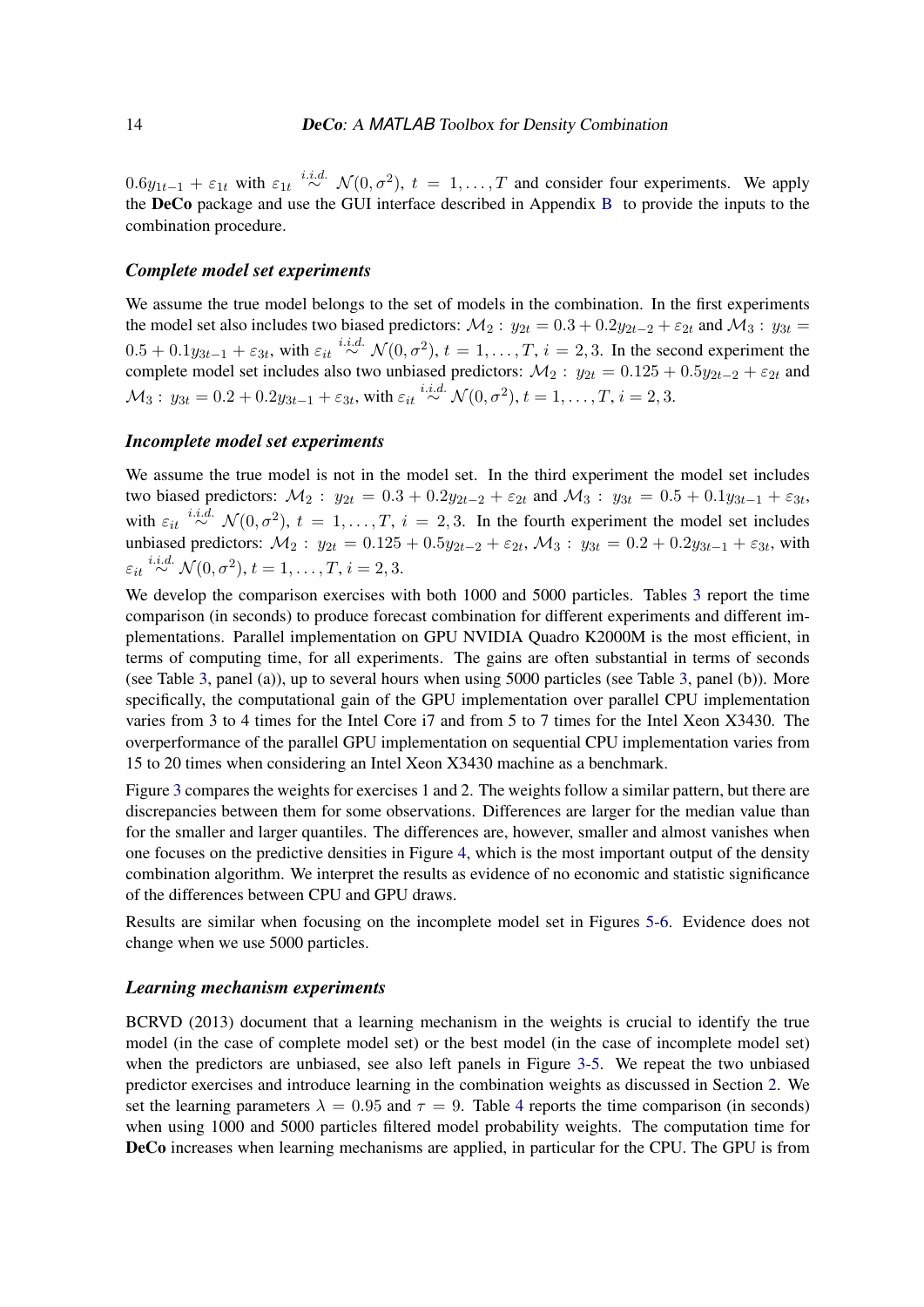<span id="page-14-0"></span>

Figure 3: GPU and CPU 1000 particles filtered model probability weights for the complete model set. Model weights and 95% credibility region for models 1,2 and 3 (different rows).

<span id="page-14-1"></span>

Figure 4: GPU and CPU 1000 particles filtered density forecasts for the complete model set. Mean and 95% credibility region of the combined predictive density.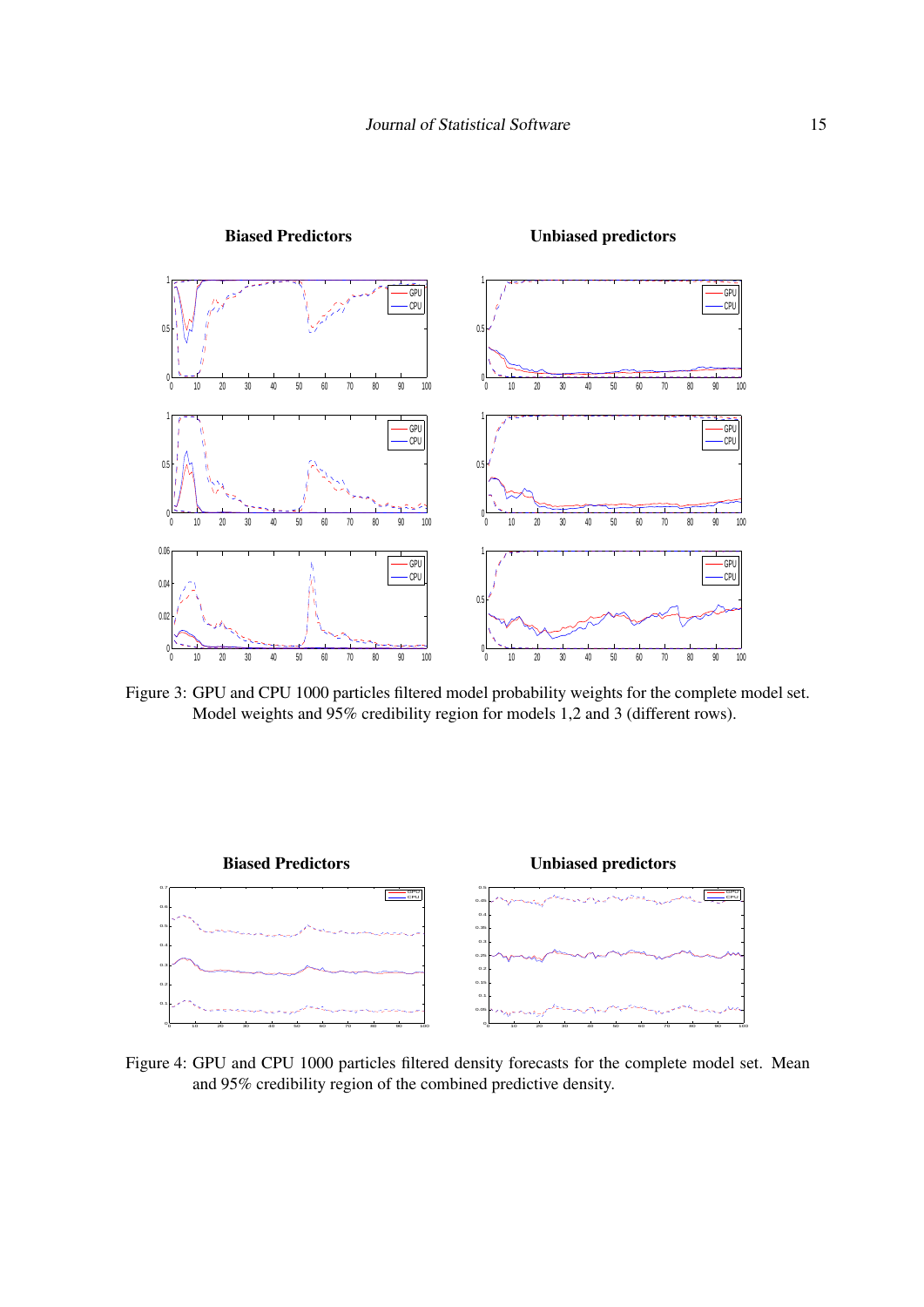<span id="page-15-0"></span>

### Biased Predictors Unbiased predictors

Figure 5: GPU and CPU 1000 particles filtered model probability weights for the incomplete model set. Model weights and 95% credibility region for models 1,2 and 3 (different rows).

<span id="page-15-1"></span>

Figure 6: GPU and CPU 1000 particles filtered density forecasts for the incomplete model set. Mean and 95% credibility region of the combined predictive densities.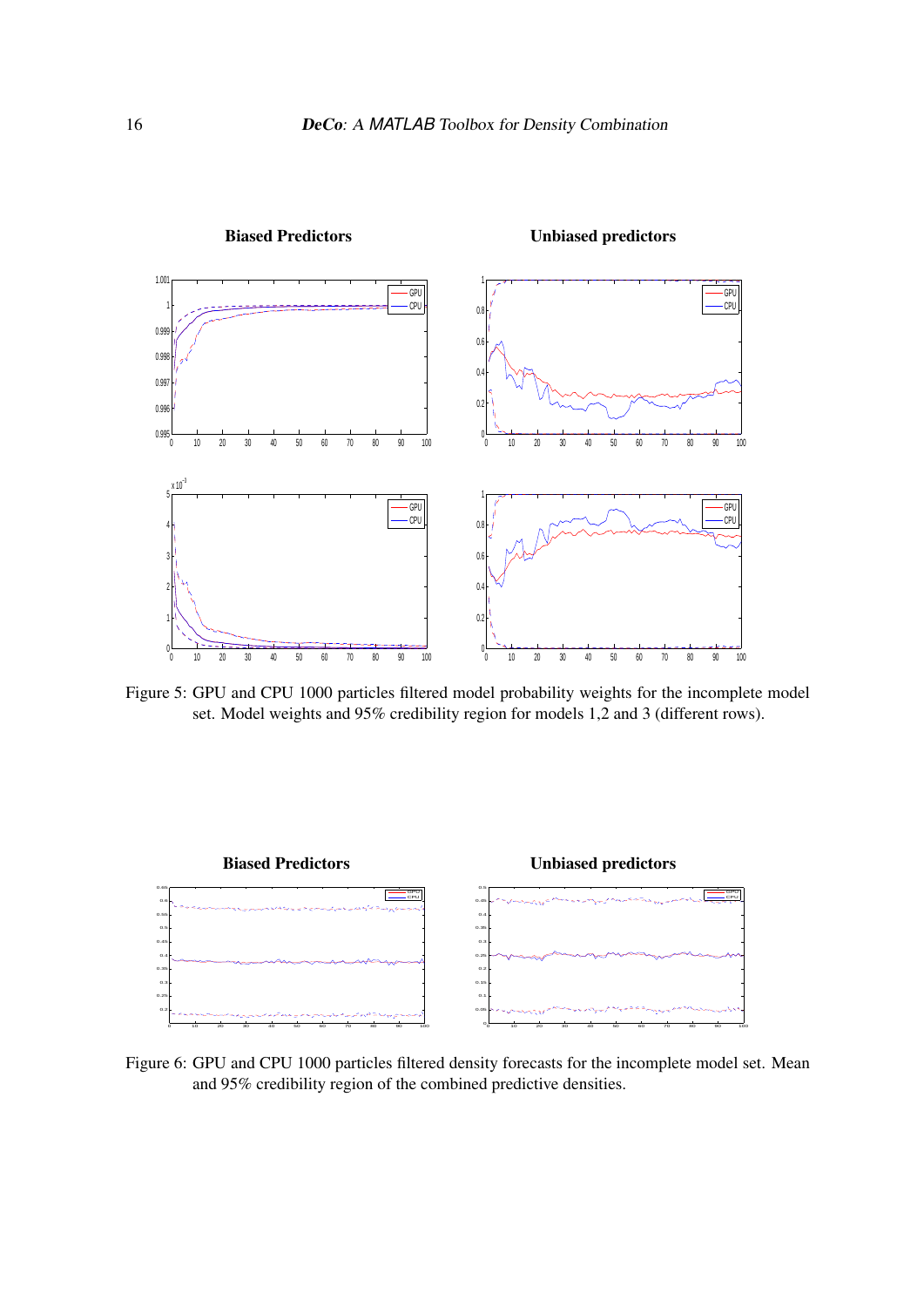<span id="page-16-0"></span>

|                       |       | (a) 1000 Particles   |            |          |
|-----------------------|-------|----------------------|------------|----------|
|                       | p-GPU | p-CPU-i7             | p-CPU-Xeon | CPU-Xeon |
|                       |       | Complete Model Set   |            |          |
| 1 Biased Predictors   | 699   | 2780                 | 5119       | 11749    |
|                       |       | (3.97)               | (7.32)     | (16.80)  |
| 2 Unbiased Predictors | 660   | 2047                 | 5113       | 11767    |
|                       |       | (3.10)               | (7.75)     | (17.83)  |
|                       |       | Incomplete Model Set |            |          |
| 3 Biased Predictors   | 671   | 2801                 | 5112       | 11635    |
|                       |       | (4.17)               | (7.62)     | (17.34)  |
| 4 Unbiased Predictors | 687   | 2035                 | 5098       | 11636    |
|                       |       | (2.96)               | (7.42)     | (16.94)  |
|                       |       |                      |            |          |
|                       |       | $(b)$ 5000 particles |            |          |
|                       | p-GPU | p-CPU-i7             | p-CPU-Xeon | CPU-Xeon |
|                       |       | Complete Model Set   |            |          |
| 1 Biased Predictors   | 4815  | 15154                | 26833      | 64223    |
|                       |       | (3.15)               | (5.57)     | (13.34)  |
| 2 Unbiased Predictors | 5302  | 15154                | 26680      | 63602    |
|                       |       | (2.86)               | (5.03)     | (12.00)  |

|                       | $\sim$ $\sim$ | $P^{\prime}$ and $P^{\prime}$ | $P_{\rm V}$ or $P_{\rm V}$ |         |
|-----------------------|---------------|-------------------------------|----------------------------|---------|
|                       |               | Complete Model Set            |                            |         |
| 1 Biased Predictors   | 4815          | 15154                         | 26833                      | 64223   |
|                       |               | (3.15)                        | (5.57)                     | (13.34) |
| 2 Unbiased Predictors | 5302          | 15154                         | 26680                      | 63602   |
|                       |               | (2.86)                        | (5.03)                     | (12.00) |
|                       |               | Incomplete Model Set          |                            |         |
| 3 Biased Predictors   | 4339          | 13338                         | 26778                      | 64322   |
|                       |               | (3.07)                        | (6.17)                     | (14.82) |
| 4 Unbiased Predictors | 4581          | 13203                         | 26762                      | 63602   |
|                       |               | (2.88)                        | (5.84)                     | (13.88) |

Table 3: Density combination computing time in seconds. Rows: different simulation exercises. Columns: parallel GPU (p-GPU) and parallel CPU (p-CPU-i7) implementations on GPU NVIDIA Quadro K2000M with CPU Intel Core i7-3820QM, 3.7GHz; parallel CPU (p-CPU-Xeon) and sequential CPU (CPU-Xeon) implementations on Intel Xeon X3430 4core, 2.40GHz. In parenthesis: efficiency gain in terms of CPU/GPU times ratio.

10 to 50% slower than without learning, but CPU is from 2.5 to almost 4 times slower than previously. The GPU/CPU ratio, therefore, increases in favor of GPU with GPU computation from 5 to 70 times faster depending on the alternative CPU machine considered. The DeCo codes with learning have some if commands related to the minimum numbers of observations necessary to initiate the learning which increases computational time substantially. The parallelization in GPU is more efficient and these if commands play a minor role. We expect that the gain might increase to several hundred of times when using parallelization on cluster of computers.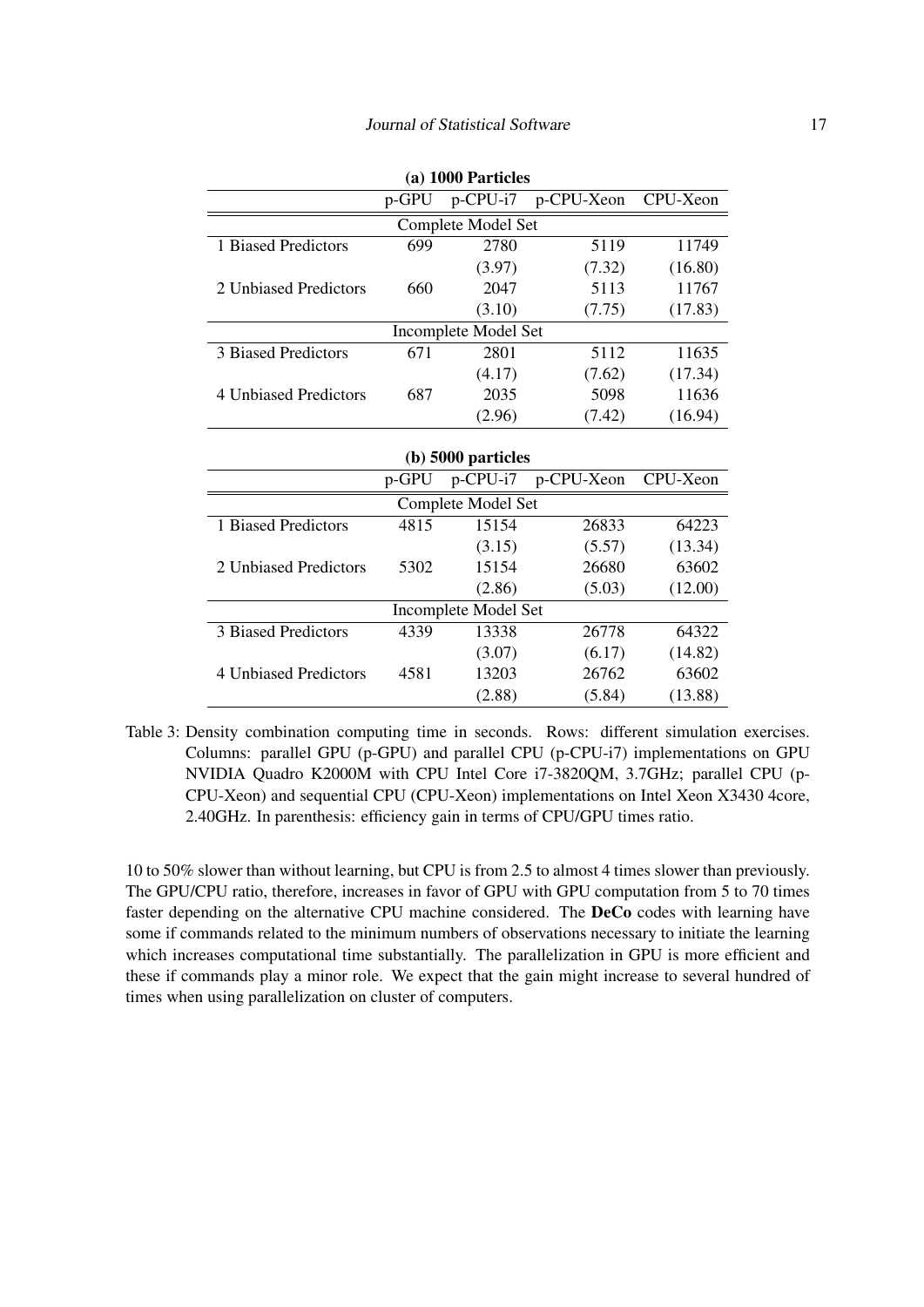<span id="page-17-1"></span>

|                        | p-GPU | $p$ -CPU- $i7$       | p-CPU-Xeon | CPU-Xeon |
|------------------------|-------|----------------------|------------|----------|
|                        |       | (a) 1000 Particles   |            |          |
| 2 Complete Model Set   | 755   | 7036                 | 14779      | 52647    |
|                        |       | (9.32)               | (19.57)    | (69.73)  |
| 4 Incomplete Model Set | 719   | 6992                 | 14741      | 52575    |
|                        |       | (9.72)               | (20.49)    | (73.08)  |
|                        |       | $(b)$ 5000 particles |            |          |
| 2 Complete Model Set   | 7403  | 35472                | 73402      | 274220   |
|                        |       | (4.79)               | (9.92)     | (37.04)  |
| 4 Incomplete Model Set | 7260  | 35292                | 73256      | 274301   |
|                        |       | (4.86)               | (10.09)    | (37.78)  |

Table 4: Density combination computing time in seconds. Rows: different simulation exercises. Columns: parallel GPU (p-GPU) and parallel CPU (p-CPU-i7) implementations on GPU NVIDIA Quadro K2000M with CPU Intel Core i7-3820QM, 3.7GHz; parallel CPU (p-CPU-Xeon) and sequential CPU (CPU-Xeon) implementations on Intel Xeon X3430 4core, 2.40GHz. In parenthesis: efficiency gain in terms of CPU/GPU times ratio.

### 6. Empirical application

<span id="page-17-0"></span>As a further check of the performance of the DeCo code, we compare the CPU and GPU versions in the macroeconomic application developed in BCRVD (2013). We consider  $K = 6$  time series models to predict US GDP growth and PCE inflation: an univariate autoregressive model of order one (AR); a bivariate vector autoregressive model for GDP and PCE, of order one (VAR); a two-state Markov-switching autoregressive model of order one (ARMS); a two-state Markov-switching vector autoregressive model of order one for GDP and inflation (VARMS); a time-varying autoregressive model with stochastic volatility (TVPARSV); and a time-varying vector autoregressive model with stochastic volatility (TVPVARSV). Therefore, the model set includes constant parameter univariate and multivariate specification; univariate and multivariate models with discrete breaks (Markov-Switiching specifications); and univariate and multivariate models with continuous breaks. These are typical models applied in macroeconomic forecasting; see, for example, [Clark and Ravazzolo](#page-20-14) [\(2012\)](#page-20-14), [Korobilis](#page-21-15) [\(2013\)](#page-21-15) and [D'Agostino, Gambetti, and Giannone](#page-20-15) [\(2013\)](#page-20-15).

We evaluate the two combination methods by applying the following evaluation metrics: Root Mean Square Prediction Errors (RMSPE), Kullback Leibler Information Criterion (KLIC) based measure, the expected difference in the Logarithmic Scores (LS) and the Continuous Rank Probability Score (CRPS). Accuracy statistics and related tests (see BCRVD (2013)) are used to compare the forecast accuracy.

Table [5](#page-18-1) reports results for the multivariate combination approach. For the sake of brevity, we just present results using parallel GPU and the best parallel CPU Intel Core i7-3820QM machine. We also do not consider learning mechanism in the weights. GPU is substantially faster, almost 5.5 times faster than CPU, reducing the computational time of more than 5000 seconds. GPU is therefore performing relatively better in this exercise than in the previous simulation exercises (without learning mechanisms). The explanation relies on the larger set of models and the multivariate application. The number of simulation has increased substantially and CPU starts to hit physical limits, slowing down the computation and extending time. GPU has not binding limits and just double the time of simulation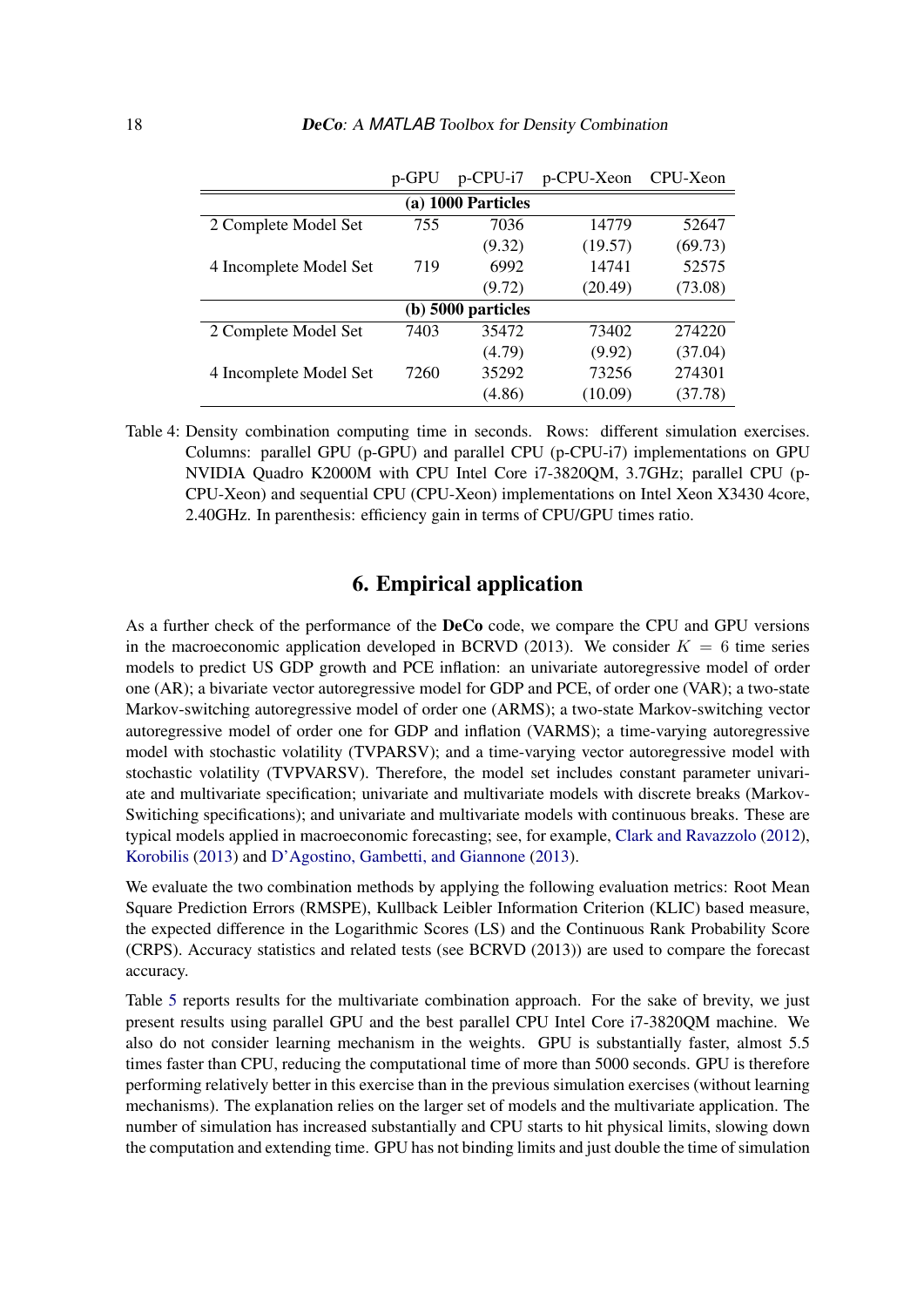<span id="page-18-1"></span>

|              |            | <b>GDP</b> |            | Inflation  |
|--------------|------------|------------|------------|------------|
|              | <b>GPU</b> | <b>CPU</b> | <b>GPU</b> | <b>CPU</b> |
| Time         | 1249       | 6923       |            |            |
| <b>RMSPE</b> | 0.634      | 0.637      | 0.255      | 0.256      |
| CW           | 0.000      | 0.000      | 0.000      | 0.000      |
| LS           | $-1.126$   | $-1.130$   | 0.251      | 0.257      |
| p-value      | 0.006      | 0.005      | 0.021      | 0.022      |
| <b>CRPS</b>  | 0.312      | 0.313      | 0.112      | 0.112      |
| p-value      | 0.000      | 0.000      | 0.000      | 0.000      |

Table 5: Computing time and forecast accuracy for the macro-economic application for the GPU (column GPU) and CPU (column CPU) implementations. Rows: Time: time in seconds to run the exercise in seconds; RMSPE: Root Mean Square Prediction Error; CW: p-value of the [Clark and West](#page-20-16) [\(2007\)](#page-20-16) test; LS: average Logarithmic Score over the evaluation period; CRPS: cumulative rank probability score; LS p-value and CRPS p-value: [Harvey](#page-20-17) *et al.* [\(1997\)](#page-20-17) type of test for LS and CRPS differentials respectively.

exercises with a univariate series and the same number of draws and particles.<sup>[3](#page-0-0)</sup> This suggests that GPU might be an efficient methodology to investigate when averaging large set of models.

Accuracy results for CPU and GPU combinations are very similar and just differ after the third decimals, confirming previous intuitions that the two methods are not necessarily numerical identical, but provide identical economic and statistical conclusions.<sup>[4](#page-0-0)</sup> The combination approach is statistically superior to the AR benchmark for all the three accuracy measures we implement.

### 7. Conclusion

<span id="page-18-0"></span>This paper introduces the MATLAB package **DeCo** (Density Combination) based on parallel Sequential Monte Carlo simulations to combine density forecasts with time-varying weights and different choices of scoring rule.

The package is easy to use for a standard MATLAB user and to facilitate promulgation we have implemented a GUI user interface, which just requires a few input parameters. The package takes full advantage of recent computer hardware progresses and uses banks of parallel SMC algorithms for the density combination both using multi-core CPU and GPU implementation.

The DeCo GPU version is faster than the CPU version up to 70 times and even more for larger set of models. More specifically, our simulation and empirical exercises were conducted using a commercial notebook with CPU Intel Core i7-3820QM and GPU NVIDIA Quadro K2000M, and MATLAB 2012b version, and show that DeCo GPU version is faster than the parallel CPU version, up to 10 times when weights include a learning mechanism and up to 5.5 times without it, when using a i7 CPU machine and the Parallel Computing Toolbox. These findings are similar to results in [Brodtkorb](#page-19-4) *et al.* [\(2013\)](#page-19-4) when using a raw CUDA environment. In the comparison between GPU and non-parallel CPU

<sup>&</sup>lt;sup>3</sup>Unreported results show that GPU is more than 36 times faster than sequential CPU implementation on Intel Xeon X3430 4core.

<sup>&</sup>lt;sup>4</sup>Numbers for the CPU combination differ marginally from those in Table [5](#page-18-1) in BCRVD (2013) due to the use of a different MATLAB version, different generator numbers and parallel tooling functions. Also in this case, the differences are numerically, but very small and therefore have not any economic and statistical significance.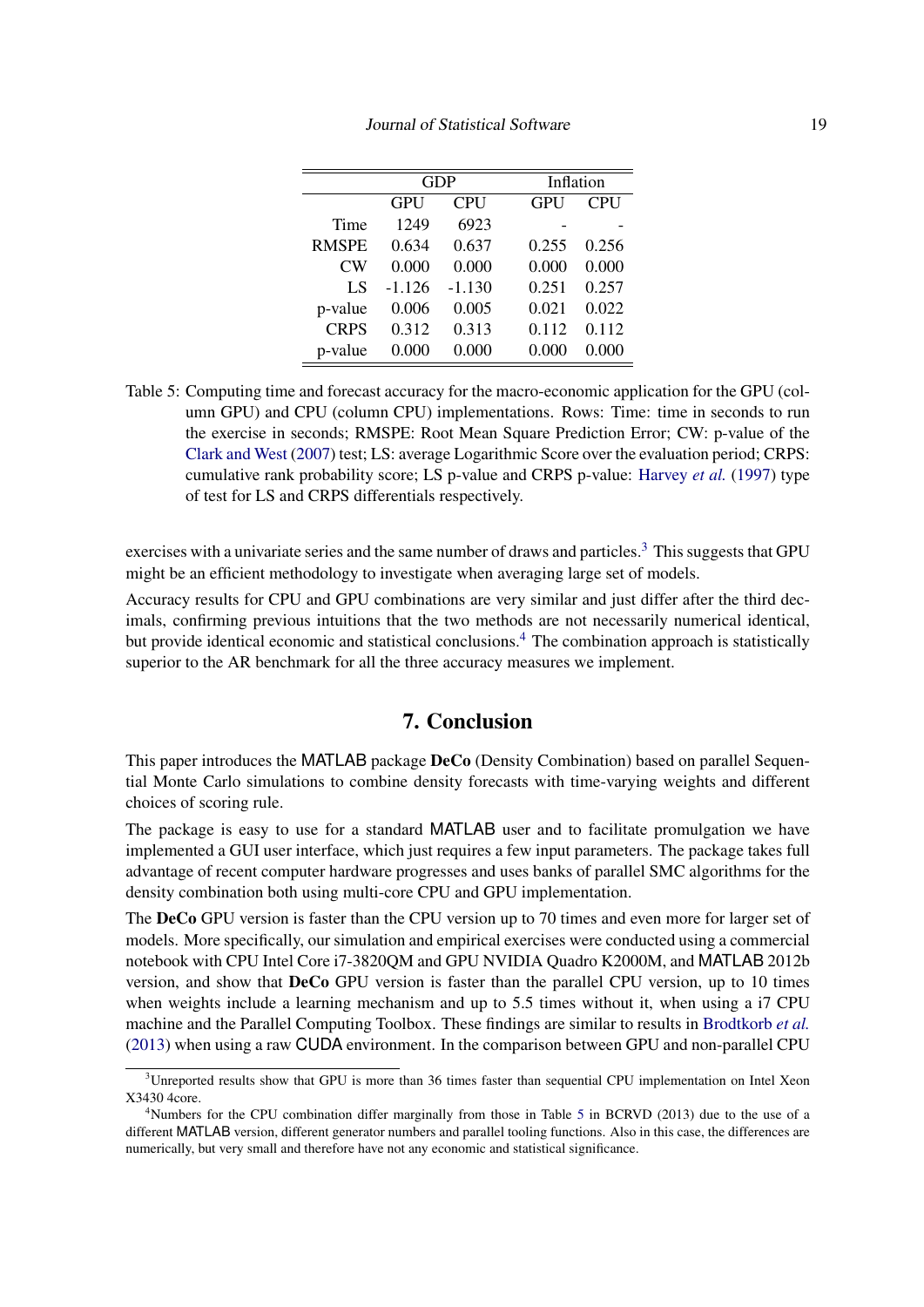implementations, the differences between GPU and CPU time, increase up to almost 70 times, when using a standard CPU processor, such as quad-core Xeon. Our results can be further improved with the use of more powerful graphical cards, such as GTX cards. All comparisons have been implemented using double precision for both CPU and GPU versions. However, if an application allows for a lower degree of precision, then single precision calculation can be used and massive gains (up to 500) can be attained as documented in Lee *[et al.](#page-21-5)* [\(2010\)](#page-21-5) and [Geweke and Durham](#page-20-4) [\(2012\)](#page-20-4).

We also document that the CPU and GPU versions do not necessarily provide the exact same numerical solutions to our problems, but differences are not economically and statistically significant. Therefore, users of DeCo might choose between the CPU and GPU versions depending on the available and preferred clusters.

Finally, we expect that our research and the **DeCo** GPU implementation will benefit enormously by the improvement in the MATLAB libraries for parallel computing, such as the possible incorporation of a parallel "for" loop command for GPU.

### Acknowledgement

We thank Daniel Armyr for helpful comments. Roberto Casarin's research is supported by the Italian Ministry of Education, University and Research (MIUR) PRIN 2010-11 grant, and by funding from the European Union, Seventh Framework Programme FP7/2007-2013 under grant agreement SYRTO-SSH-2012-320270. Stefano Grassi acknowledges support from CREATES - Center for Research in Econometric Analysis of Time Series (DNRF78), funded by the Danish National Research Foundation. The views expressed in this paper are our own and do not necessarily reflect those of Norges Bank.

### References

- <span id="page-19-6"></span>Aldrich EM (2013). "Massively Parallel Computing in Economics." *Technical report*, University of California, Santa Cruz.
- <span id="page-19-2"></span>Aldrich EM, Fernández-Villaverde J, Gallant AR, Rubio Ramırez JF (2011). "Tapping the Supercomputer Under Your Desk: Solving Dynamic Equilibrium Models with Graphics Processors." *Journal of Economic Dynamics and Control*, 35, 386–393.
- <span id="page-19-1"></span>Bates JM, Granger CWJ (1969). "Combination of Forecasts." *Operational Research Quarterly*, 20, 451–468.
- <span id="page-19-0"></span>Billio M, Casarin R, Ravazzolo F, van Dijk HK (2013). "Time-varying Combinations of Predictive Densities Using Nonlinear Filtering." *Journal of Econometrics*, forthcoming.
- <span id="page-19-4"></span>Brodtkorb AR, Hagen TR, Saetra LS (2013). "Graphics Processing Unit (GPU) Programming Strategies and Trends in GPU Computing." *Journal of Parallel and Distributed Computing*, 73(1), 4–13.
- <span id="page-19-5"></span>Casarin R, Marin JM (2009). "Online Data Processing: Comparison of Bayesian Regularized Particle Filters." *Electronic Journal of Statistics*, 3, 239–258.
- <span id="page-19-3"></span>Chong Y, Hendry DF (1986). "Econometric Evaluation of Linear Macroeconomic Models." *The Review of Economic Studies*, 53, 671 – 690.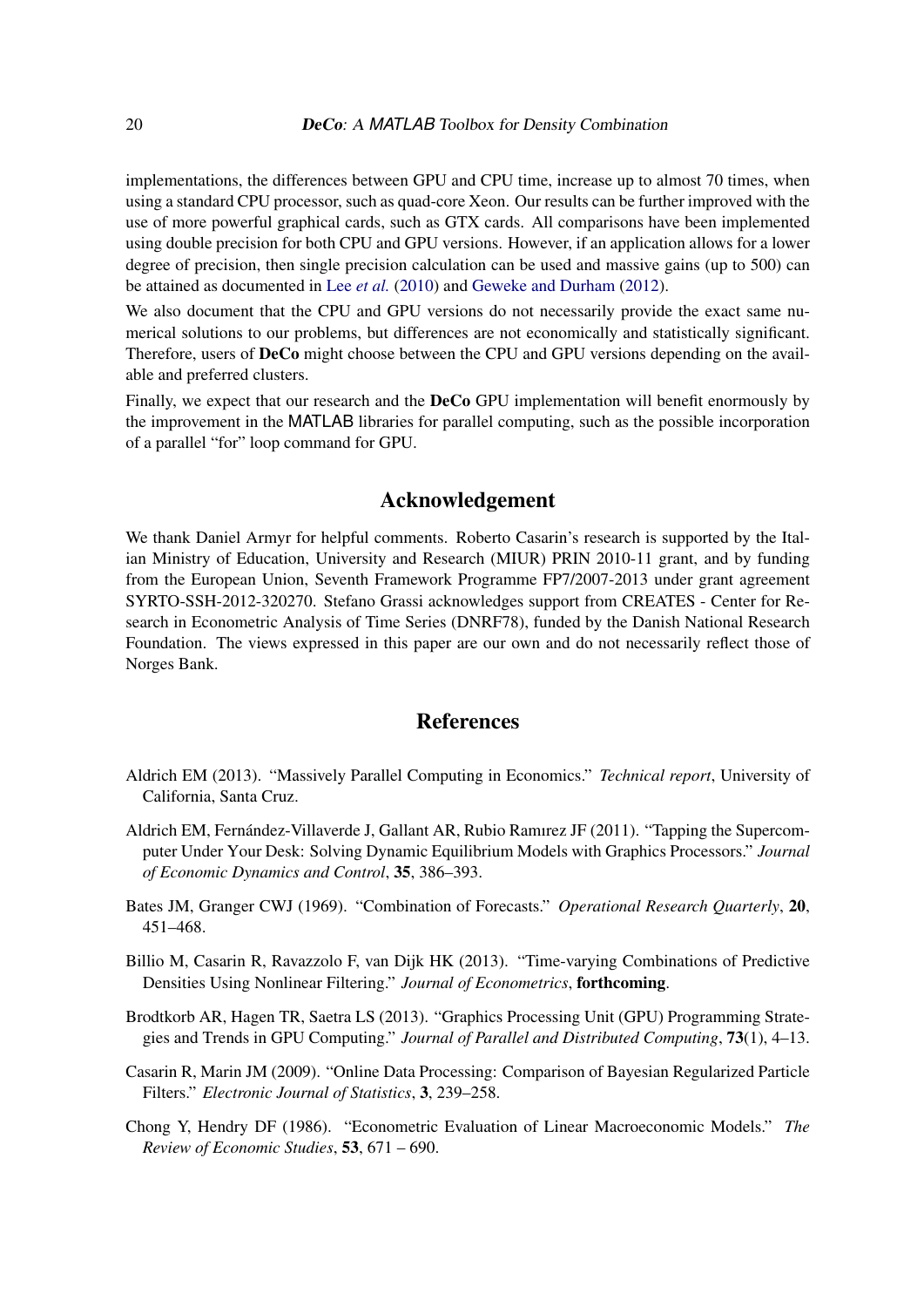- <span id="page-20-14"></span>Clark T, Ravazzolo F (2012). "The Macroeconomic Forecasting Performance of Autoregressive Models with Alternative Specifications of Time-Varying Volatility." *Technical report*, FRB of Cleveland Working Paper 12-18.
- <span id="page-20-16"></span>Clark T, West K (2007). "Approximately Normal Tests for Equal Predictive Accuracy in Nested Models." *Journal of Econometrics*, 138(1), 291–311.
- <span id="page-20-12"></span>Creal D (2009). "A Survey of Sequential Monte Carlo Methods for Economics and Finance." *Econometric Reviews*, 31(3), 245–296.
- <span id="page-20-8"></span>Creel M (2005). "User-Friendly Parallel Computations with Econometric Examples." *Computational Economics*, Vol. 26, pp. 107 – 128.
- <span id="page-20-7"></span>Creel M, Goffe WL (2008). "Multi-core CPUs, Clusters, and Grid Computing: A Tutorial." *Computational Economics*, Vol. 32, pp. 353 – 382.
- <span id="page-20-6"></span>Creel M, Mandal S, Zubair M (2012). "Econometrics in GPU." *Technical Report 669*, Barcelona GSE Working Paper.
- <span id="page-20-15"></span>D'Agostino A, Gambetti L, Giannone D (2013). "Macroeconomic Forecasting and Structural Change." *Journal of Applied Econometrics*, 28, 82–101.
- <span id="page-20-11"></span>Doucet A, Freitas JG, Gordon J (2001). *Sequential Monte Carlo Methods in Practice*. Springer-Verlag, New York.
- <span id="page-20-5"></span>Dziubinski MP, Grassi S (2013). "Heterogeneous Computing in Economics: A Simplified Approach." *Computational Economics*, forthcoming.
- <span id="page-20-2"></span>Geweke J, Amisano G (2010). "Optimal Prediction Pools." *Journal of Econometrics*, 164(2), 130– 141.
- <span id="page-20-4"></span>Geweke J, Durham G (2012). "Massively Parallel Sequential Monte Carlo for Bayesian Inference." *Working papers*, National Bureau of Economic Research, Inc.
- <span id="page-20-3"></span>Gneiting T, Raftery AE (2007). "Strictly Proper Scoring Rules, Prediction, and Estimation." *Journal of the American Statistical Association*, 102, 359–378.
- <span id="page-20-0"></span>Granger CWJ, Ramanathan R (1984). "Improved Methods of Combining Forecasts." *Journal of Forecasting*, 3, 197–204.
- <span id="page-20-10"></span>Gregory K, Miller A (2012). *Accelerated Massive Parallelism with Microsoft Visual C++*. Microsoft Press, USA.
- <span id="page-20-1"></span>Hall SG, Mitchell J (2007). "Combining Density Forecasts." *International Journal of Forecasting*, 23, 1–13.
- <span id="page-20-17"></span>Harvey D, Leybourne S, Newbold P (1997). "Testing the Equality of Prediction Mean Squared Errors." *International Journal of Forecasting*, 13, 281–291.

<span id="page-20-9"></span>Hoberock J, Bell N (2011). *Thrust: A parallel template library, Version 1.4.0*.

<span id="page-20-13"></span>IEEE (2008). *IEEE 754 - 2008. IEEE 754 - 2008 Standard for Floating-Point Arithmetic*. IEEE.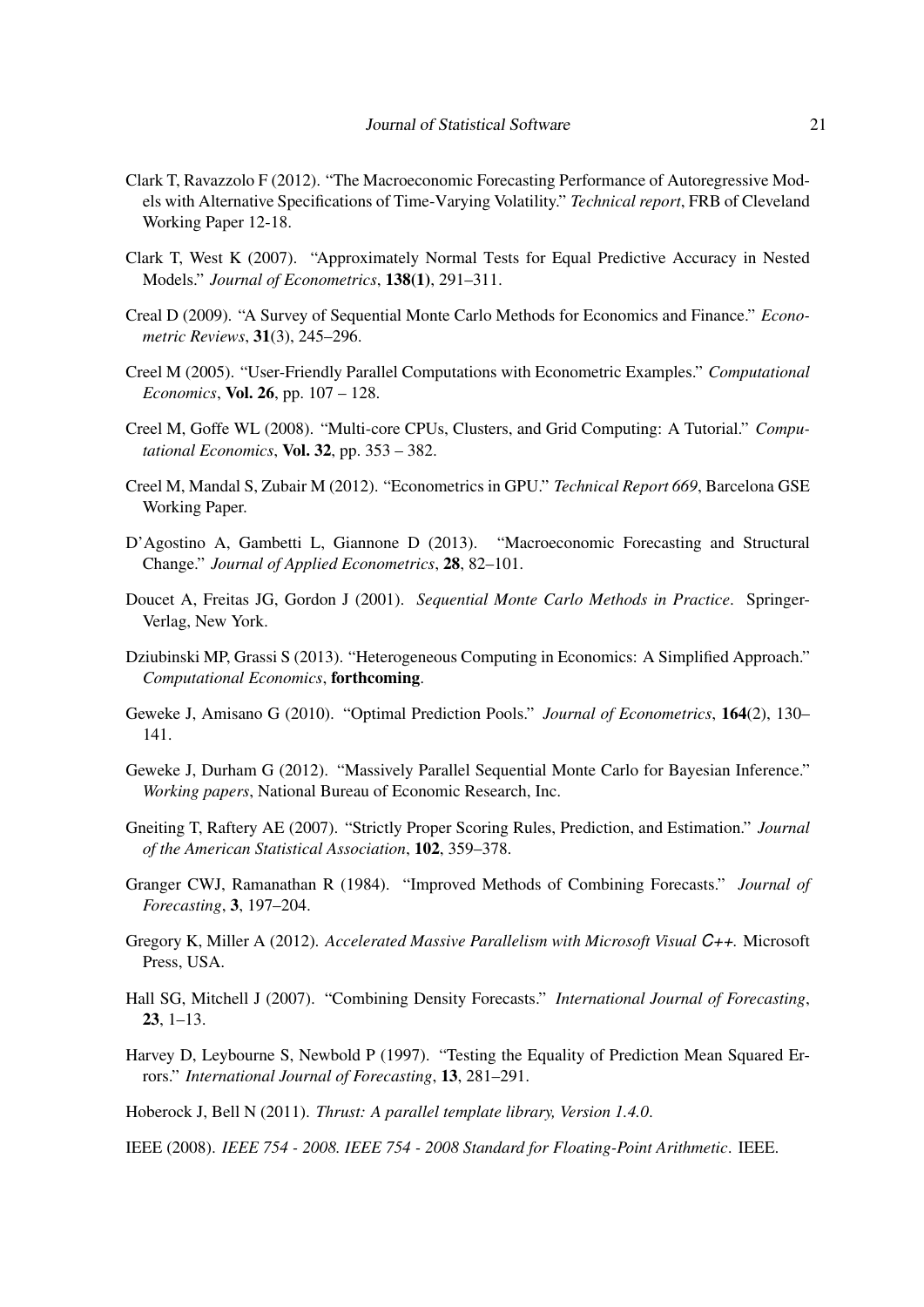- <span id="page-21-9"></span>Jore AS, Mitchell J, Vahey SP (2010). "Combining Forecast Densities from VARs with Uncertain Instabilities." *Journal of Applied Econometrics*, 25(4), 621–634.
- <span id="page-21-4"></span>Khronos OpenCL Working Group (2009). *The OpenCL Specification Version 1.0. Khronos Group*. URL <http://www.khronos.org/opencl>.
- <span id="page-21-15"></span>Korobilis D (2013). "VAR Forecasting Using Bayesian Variable Selection." *Journal of Applied Econometrics*, 28, 204–230.
- <span id="page-21-5"></span>Lee A, Christopher Y, Giles MB, Doucet A, Holmes CC (2010). "On the Utility of Graphic Cards to Perform Massively Parallel Simulation with Advanced Monte Carlo Methods." *Journal of Computational and Graphical Statistics*, 19:4, 769–789.
- <span id="page-21-8"></span>Legland F, Oudjane N (2004). "Stability and Uniform Approximation of Nonlinear Filters using the Hilbert Metric and Application to Particle Filters." *The Annals of Applied Probability*, 14(1), 144–187.
- <span id="page-21-13"></span>LeSage JP (1998). "ECONOMETRICS: MATLAB Toolbox of Econometrics Functions." Statistical Software Components, Boston College Department of Economics.
- <span id="page-21-12"></span>Liu J, Chen R (1998). "Sequential Monte Carlo Methods for Dynamical System." *Journal of the American Statistical Association*, 93, 1032–1044.
- <span id="page-21-10"></span>Liu JS, West M (2001). "Combined Parameter and State Estimation in Simulation Based Filtering." In A Doucet, N de Freitas, N Gordon (eds.), *Sequential Monte Carlo Methods in Practice*. Springer-Verlag.
- <span id="page-21-1"></span>Morozov S, Mathur S (2011). "Massively Parallel Computation Using Graphics Processors with Application to Optimal Experimentation in Dynamic Control." *Computational Economics*, pp. 1 – 32.
- <span id="page-21-11"></span>Musso C, Oudjane N, Legland F (2001). "Improving Regularised Particle Filters." In A Doucet, N de Freitas, N Gordon (eds.), *Sequential Monte Carlo Methods in Practice*. Springer-Verlag.
- <span id="page-21-3"></span>Nvidia Corporation (2010). *Nvidia CUDA Programming Guide, Version 3.2*. URL [http://www.](http://www.nvidia.com/CUDA) [nvidia.com/CUDA](http://www.nvidia.com/CUDA).
- <span id="page-21-6"></span>Press WH, Teukolsky ST, Vetterling WT, Flannery BP (1992). *Numerical Recipes in C: the Art of Scientific Computing*. 2nd edition. Cambridge University Press, Cambridge, England.
- <span id="page-21-14"></span>Robert CP, Casella G (2004). *Monte Carlo Statistical Methods*. 2nd edition. Springer-Verlag, Berlin.
- <span id="page-21-7"></span>Stroustrup B (2000). *The C++ Programming Language*. 3rd edition. Addison-Wesley Longman Publishing Co., Inc., Boston, MA, USA.
- <span id="page-21-2"></span>Suchard M, Holmes C, West M (2010). "Some of the What?, Why?, How?, Who? and Where? of Graphics Processing Unit Computing for Bayesian Analysis." *Bulletin of the International Society for Bayesian Analysis*, 17, 12–16.
- <span id="page-21-0"></span>Sutter H (2005). "The Free Lunch Is Over: A Fundamental Turn Toward Concurrency in Software." *Dr. Dobb's Journal*. URL [http://www.gotw.ca/publications/concurrencyddj.](http://www.gotw.ca/publications/concurrencyddj.htm) [htm](http://www.gotw.ca/publications/concurrencyddj.htm).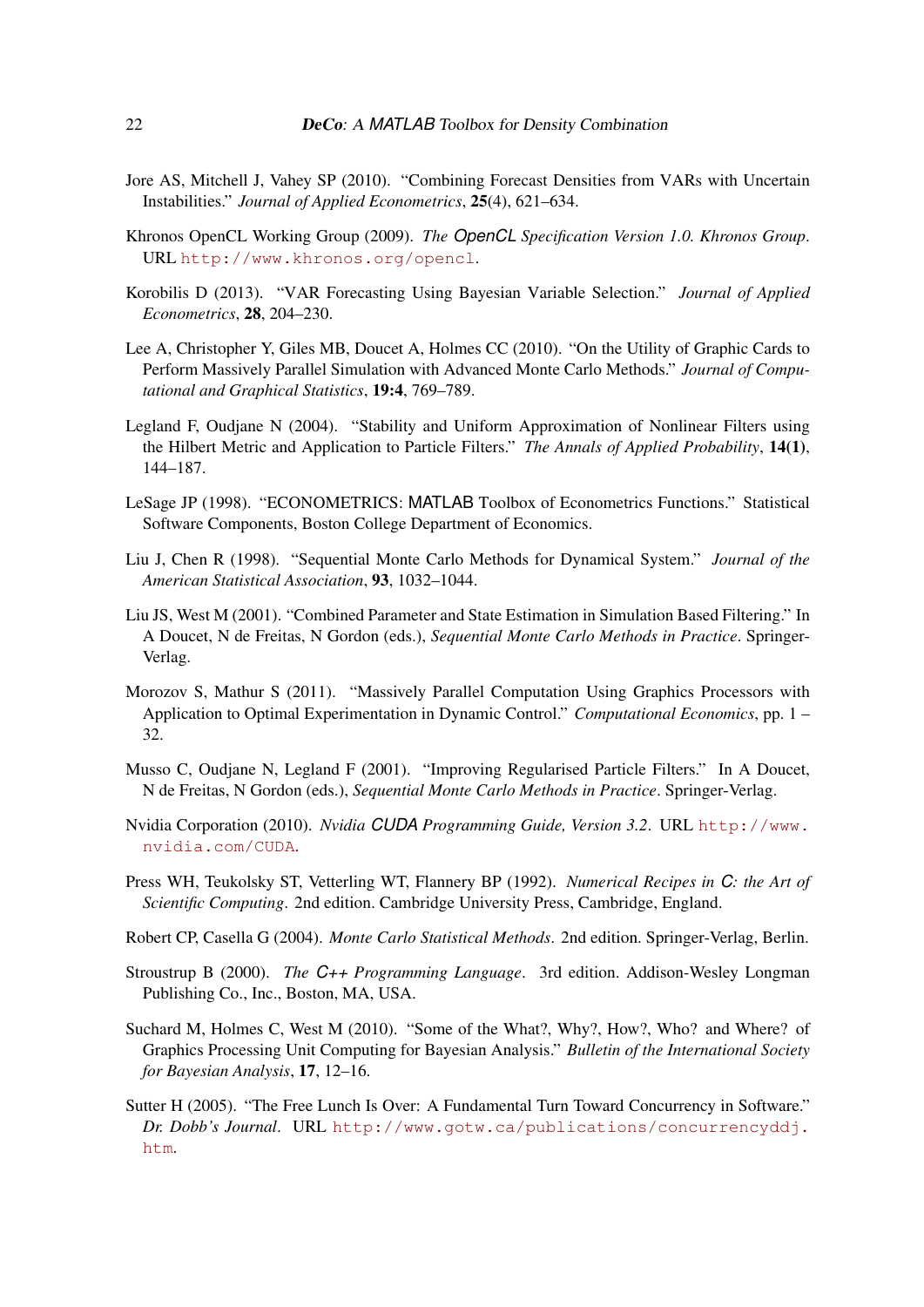- <span id="page-22-2"></span>Sutter H (2011). "Welcome to the Jungle." URL [http://herbsutter.com/](http://herbsutter.com/welcome-to-the-jungle/) [welcome-to-the-jungle/](http://herbsutter.com/welcome-to-the-jungle/).
- <span id="page-22-3"></span>Swann CA (2002). "Maximum Likelihood Estimation Using Parallel Computing: An Introduction to MPI." *Computational Economics*, Vol. 19, pp. 145 – 178.
- <span id="page-22-0"></span>Terui N, van Dijk HK (2002). "Combined Forecasts from Linear and Nonlinear Time Series Models." *International Journal of Forecasting*, 18, 421–438.
- <span id="page-22-1"></span>The MathWorks, Inc (2011). *MATLAB – The Language of Technical Computing, Version R2011b*. The MathWorks, Inc., Natick, Massachusetts. URL [http://www.mathworks.com/products/](http://www.mathworks.com/products/matlab/) [matlab/](http://www.mathworks.com/products/matlab/).
- <span id="page-22-4"></span>Whitehead N, Fit-Florea A (2011). "Precision & Performance: Floating Point and IEEE 754 Compliance for NVIDIA GPUs." *NVIDIA Tech Report*. URL [http://developer.download.](http://developer.download.nvidia.com/assets/cuda/files/NVIDIA-CUDA-Floating-Point.pdf) [nvidia.com/assets/cuda/files/NVIDIA-CUDA-Floating-Point.pdf](http://developer.download.nvidia.com/assets/cuda/files/NVIDIA-CUDA-Floating-Point.pdf).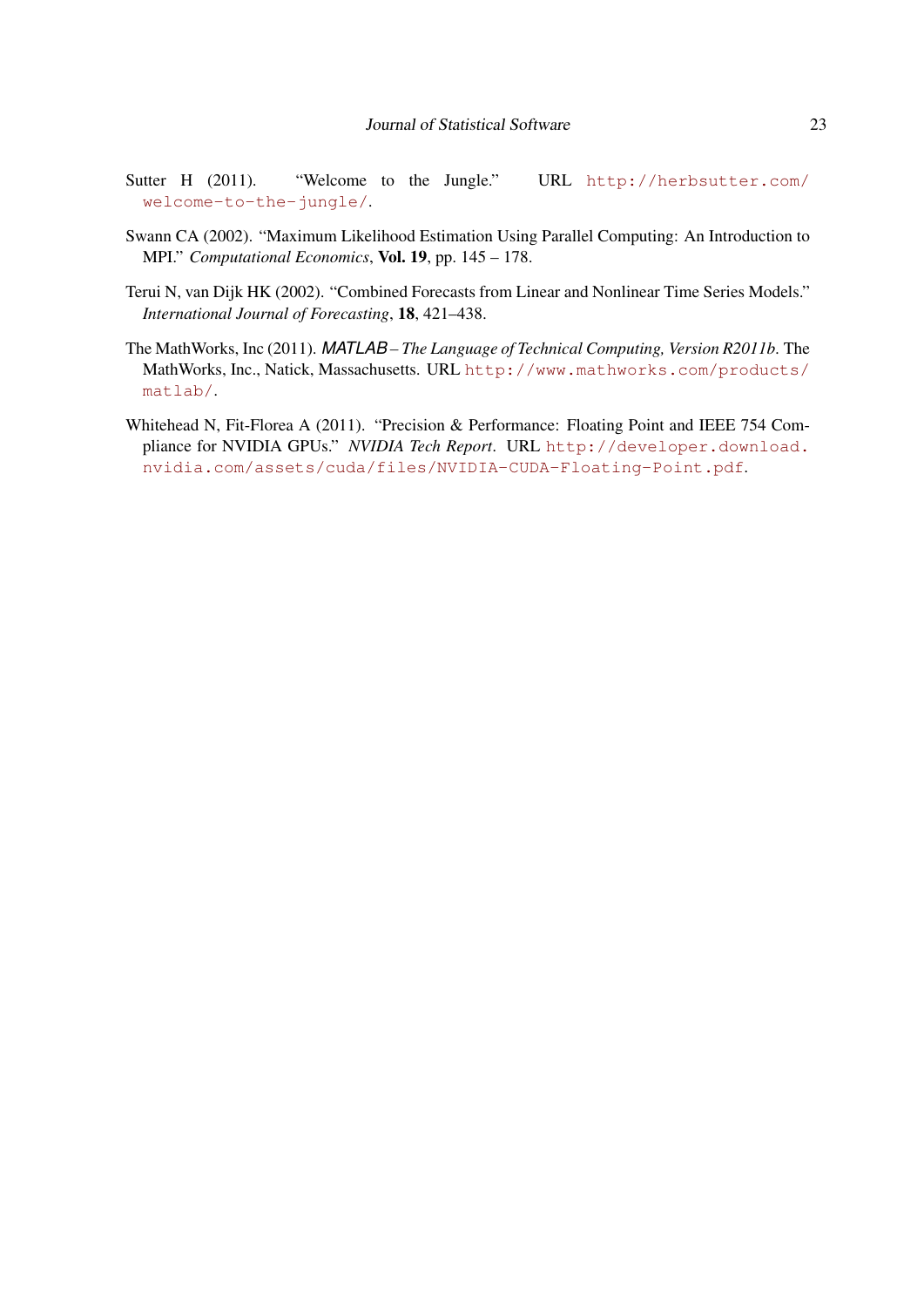<span id="page-23-0"></span>

### A . Flow-chart of GPU DeCo package

Figure 7: Flow chart of the parallel SMC filter given in Section [2.](#page-2-1)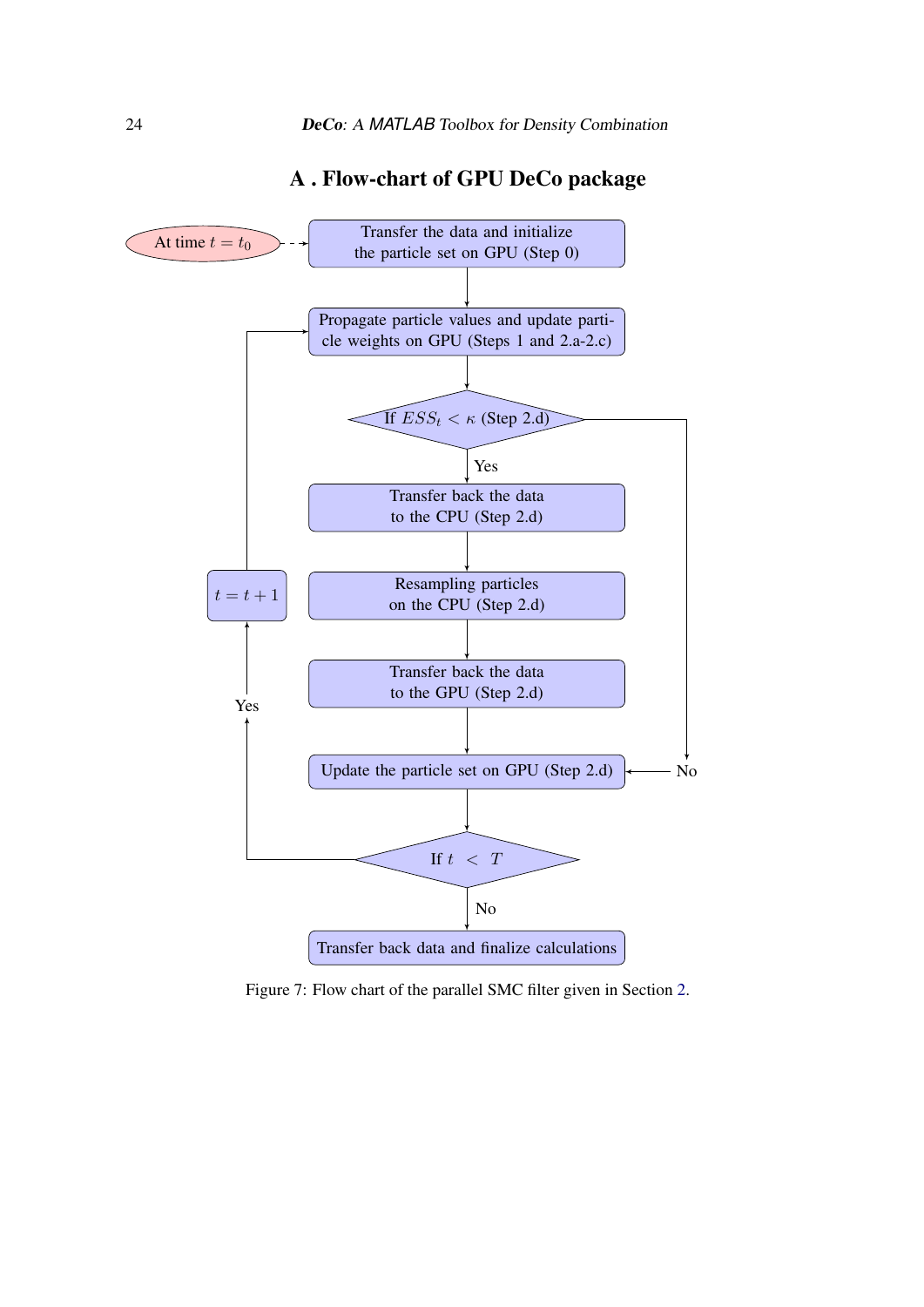## B . The GUI user interface

<span id="page-24-1"></span><span id="page-24-0"></span>

|                                  | <b>Available Series</b> |   |
|----------------------------------|-------------------------|---|
|                                  |                         |   |
| <b>Total</b> mat                 |                         | ▼ |
| CPU                              | Options-                |   |
| GPU                              | Save the results        |   |
|                                  |                         |   |
|                                  |                         |   |
| Settings-                        |                         |   |
| Number of Particles (Default 50) |                         |   |
|                                  |                         |   |
| Block of Series (Default 10)     |                         |   |
|                                  |                         |   |
| Settings Learning Parameter-     |                         |   |
| Learning                         | Tau (default 9)         |   |
|                                  | Lambda (default 0.95)   |   |
|                                  |                         |   |
|                                  |                         |   |

Figure 8: The graphical user interface of the DeCo package.

The Figure [8](#page-24-1) shows the GUI of the DeCo package, that contains all the necessary inputs for our program. The ListBox loads and displays the available dataset in the directory Dataset. The figure shows, as example, the dataset Total.mat, our empirical exercise. The number of particles and the block of selected series are chosen in the edit box "Settings". The default values are set to 50 for the particles and 10 for the block of series. The second command is relevant only for the GPU version. The box options contains the command for saving results. The results are saved in the directory OutputCPU or OutputGPU depending on the type of calculation chosen. Finally the bottom "CPU" starts the corresponding CPU program and the bottom "GPU" executes the program on the GPU. The box "Setting Learning Parameter" allows the user to perform the calculation with or without learning, see section [5.](#page-12-0) When the option Learning is chosen, the edit box allows to set the learning parameter, the default values are  $\lambda = 0.95$  and  $\tau = 9$ .

Some considerations are in order. First, the CPU is already implemented in parallel form. The user has to start a parallel session in MATLAB by typing the command matlabpool open in the MATLAB main window. Please refer to MATLAB online help. Second, the dataset accepted by the program is mat format and has the following form. It includes two variables, the first one is defined as  $vY$  and it contains a  $(T \times L)$  matrix of the the variables  $\{y_t\}_{t=1}^T$  to be predicted, where T is the number of 1-step ahead forecasts and L the size of observable variables to forecast. The second one is a  $4 - D$  matrix defined  $mX$  with the following dimensions  $(T, M, L, KL)$ , where M is the size of i.i.d. samples from the predictive densities, and  $KL$  the number of 1-step ahead predictive densities. Finally, the user might apply different learning mechanisms based on other scoring function that the one applied and discussed in Section [2](#page-2-1) should change the function "PFCore.m".